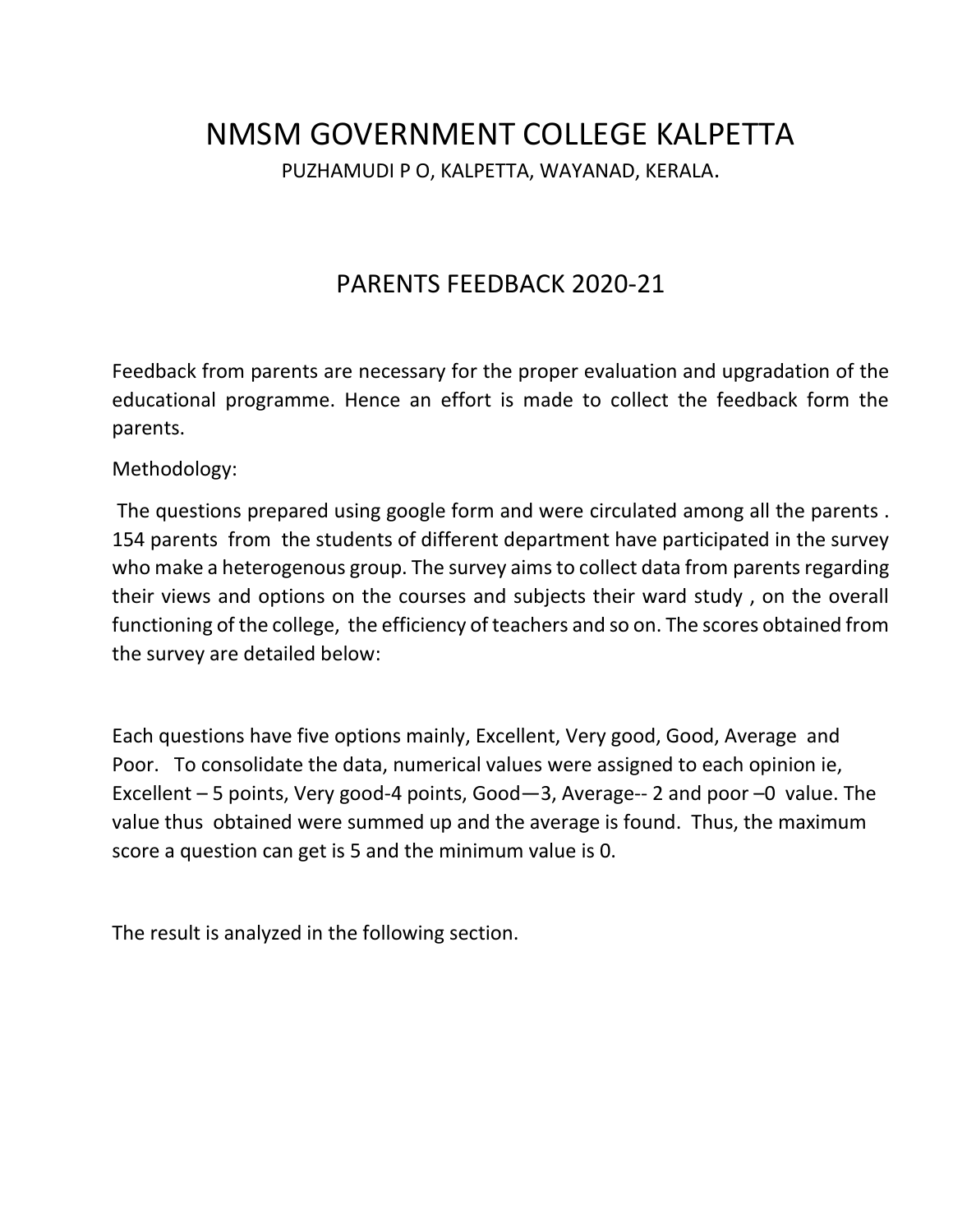### GENDER WISE DISTRIBUTION OF THE RESPONDENTS

| SI<br><b>No</b> | Gender of<br>Respondents | <b>Number</b> | Percentage to<br>total |
|-----------------|--------------------------|---------------|------------------------|
|                 | Male                     | 129           | 83.8                   |
|                 | Female                   | 25            | 16.2                   |
|                 | <b>Total</b>             | 154           | 100                    |

Gender 253 responses



The Educational Qualification of the Parents.

The educational qualification of the parents shows that majority have school education like primary, secondary or high school.

| SI             | Educational                       | <b>Number</b>  | Percentage to |
|----------------|-----------------------------------|----------------|---------------|
| <b>No</b>      | Qualification                     |                | total         |
| $\mathbf{1}$   | <b>Primary Education</b>          | 13             | 8.4           |
| $\overline{2}$ | <b>Upper Primary</b><br>Education | 27             | 17.53         |
| 3              | <b>High School</b>                | 80             | 51.94         |
| 4              | <b>Higher Secondary</b>           | 27             | 17.53         |
| 5              | Degree                            | 6              | 03.89         |
| 6              | Professional                      | $\overline{1}$ | 0.06          |
|                | <b>Total</b>                      | 154            | 100           |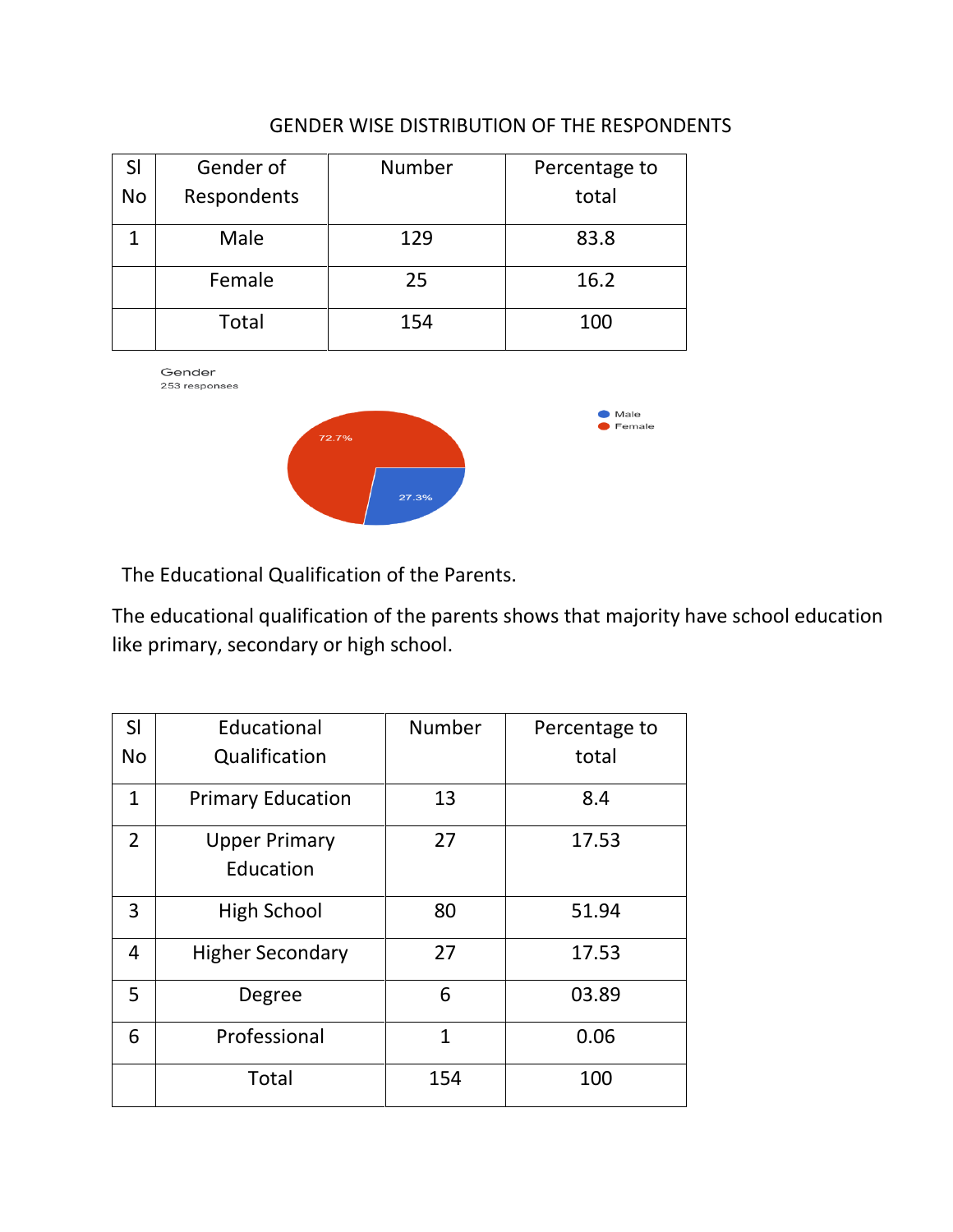Occupational Distribution of the parents.

The occupational distribution of the parents shows that most of our parents are daily wage workers who struggle to meet both ends. Those with secured income like professionals, permanent income etc are less than 10 % of the total parents.

| SI             | Occupational                                             | Number | Percentage to |
|----------------|----------------------------------------------------------|--------|---------------|
| <b>No</b>      | <b>Distribution of Parents</b>                           |        | total         |
| $\mathbf{1}$   | Unskilled / Daily wage<br>Labour                         | 55     | 35.71         |
| $\overline{2}$ | Farmer                                                   | 41     | 26.62         |
| 3              | Skilled labour (like<br>Driver, Carpenter,<br>Mason etc) | 16     | 10.39         |
| 3              | <b>Business</b>                                          | 3      | 1.95          |
| $\overline{4}$ | Permanent<br>employment                                  | 8      | 5.19          |
| 5              | Professional                                             | 3      | 1.95          |
| 6              | <b>Others</b>                                            | 16     | 10.39         |
| 7              | Unemployed                                               | 12     | 7.79          |
|                | <b>Total</b>                                             | 154    | 100           |

### DEPARTMENT WISE DISTRIBUTION OF THE RESPONDENTS

The department wise distribution of the parents are given in the following table. The parents from all the department have submitted their feedback by answering the online form. the lower percentage of participation from parents of Computer science and Chemistry are because, there are comparatively fewer students in the department.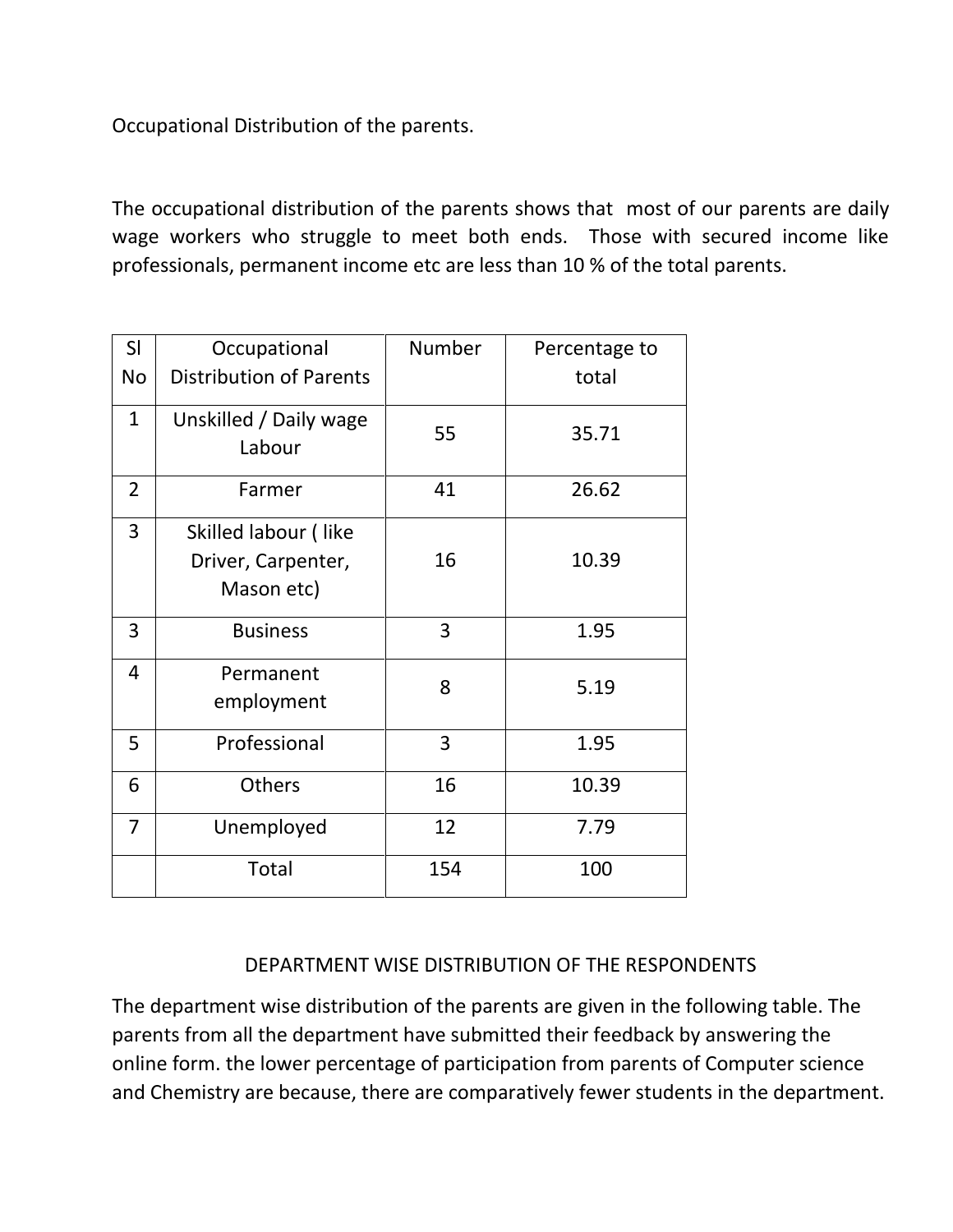| SI           | <b>NAME OF THE</b>                  | Number | Percentage to total |
|--------------|-------------------------------------|--------|---------------------|
| <b>No</b>    | <b>DEPARTMENT</b>                   |        |                     |
| $\mathbf{1}$ | <b>COMMERCE</b>                     | 28     | 18.18               |
|              | <b>COMPUTER SCIENCE</b>             | 12     | 7.79                |
|              | <b>ECONOMICS</b>                    | 47     | 30.52               |
|              | <b>HISTORY</b>                      | 24     | 15.58               |
|              | <b>MASS</b><br><b>COMMUNICATION</b> | 32     | 20.78               |
|              | <b>CHEMISTRY</b>                    | 11     | 7.14                |
|              | <b>TOTAL</b>                        | 154    | 100.00              |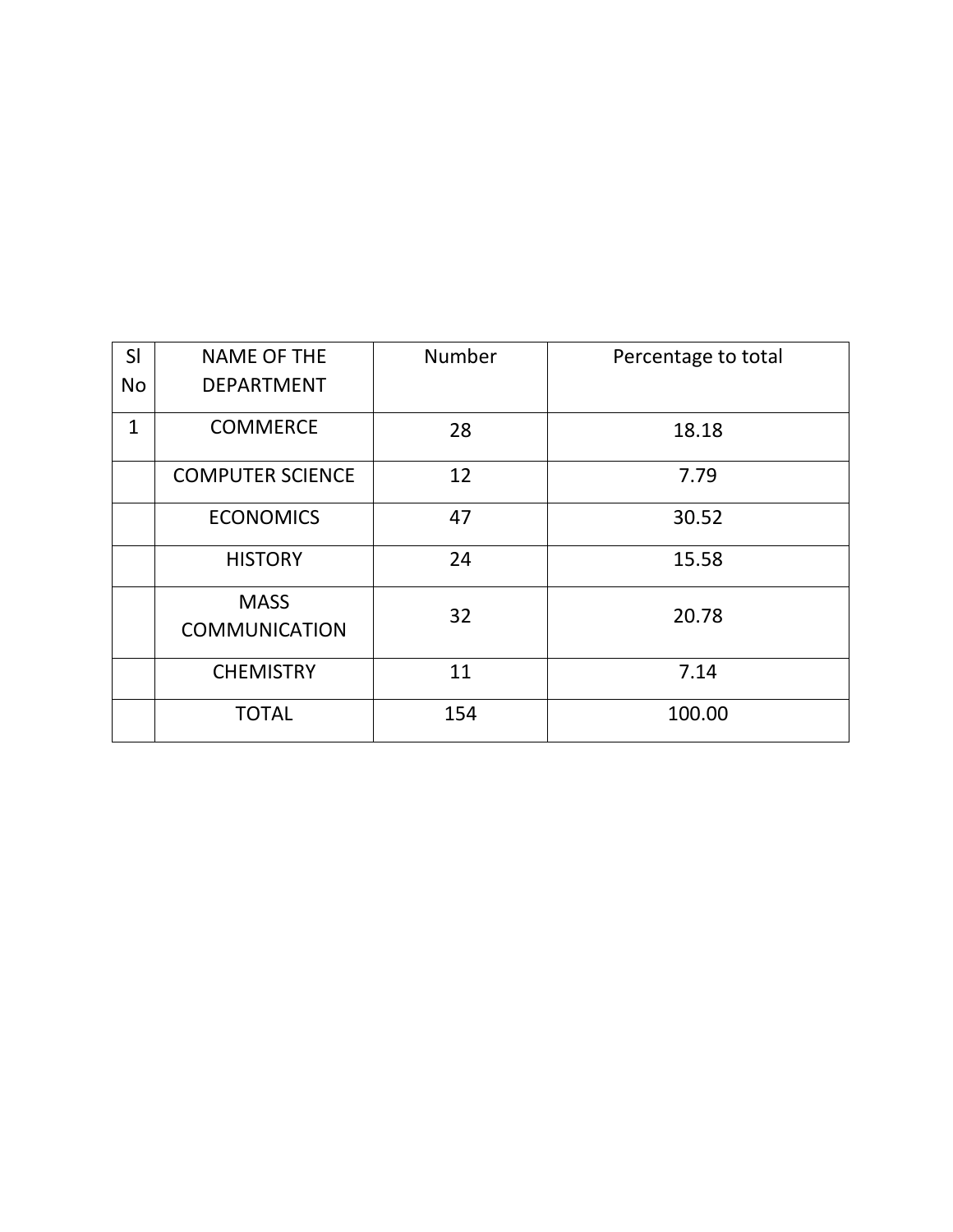## **PARENTS FEEDBACK : CONSOLIDATED SCORE**

To get a quick picture of the feedback, we have consolidated the overall feedback score of the parents as shown in the following table.

| Sl. No         | Component                                                                                                                                                          | Score |
|----------------|--------------------------------------------------------------------------------------------------------------------------------------------------------------------|-------|
| 1              | How do you rate the learning atmosphere in the college?                                                                                                            | 4.13  |
| $\overline{2}$ | How do you rate the quality and relevance of the course                                                                                                            | 4.17  |
| 3              | How do you rate the student progress and monitoring system?                                                                                                        | 4.18  |
| 4              | .How do you rate the quality of teaching in the college                                                                                                            | 4.05  |
| 5              | How do you rate the value added education engaged in the college?<br>(For e.g. Cultural Programs, Ethics, etc.)                                                    | 4.0   |
| 6              | How do you rate the community based extension<br>activities/programmes carried out by the college through various<br>forum such as NSS, NCC, students' clubs, etc? | 4.13  |
| $\overline{7}$ | How do you rate the infrastructural facilities like class/ faculty<br>rooms, auditorium, etc.?                                                                     | 4.11  |
| 8              | How do you rate the learning resources such as library, internet,<br>computer etc.?                                                                                | 4.06  |
| 9              | How do you rate the Parent Teacher Communication?                                                                                                                  | 4.01  |
| 10             | How do you rate the College?                                                                                                                                       | 4.2   |
| 11             | How do you rate the online classes                                                                                                                                 | 4.01  |

#### **Consolidated score of Parents Feedback.**

It is seen from the table that from the 11 questions, all the variables have secured an average score of 4 and above. The highest score is obtained for the overall rating of the college where as the least score is for the overall rating of the online classes and the parent teacher communication.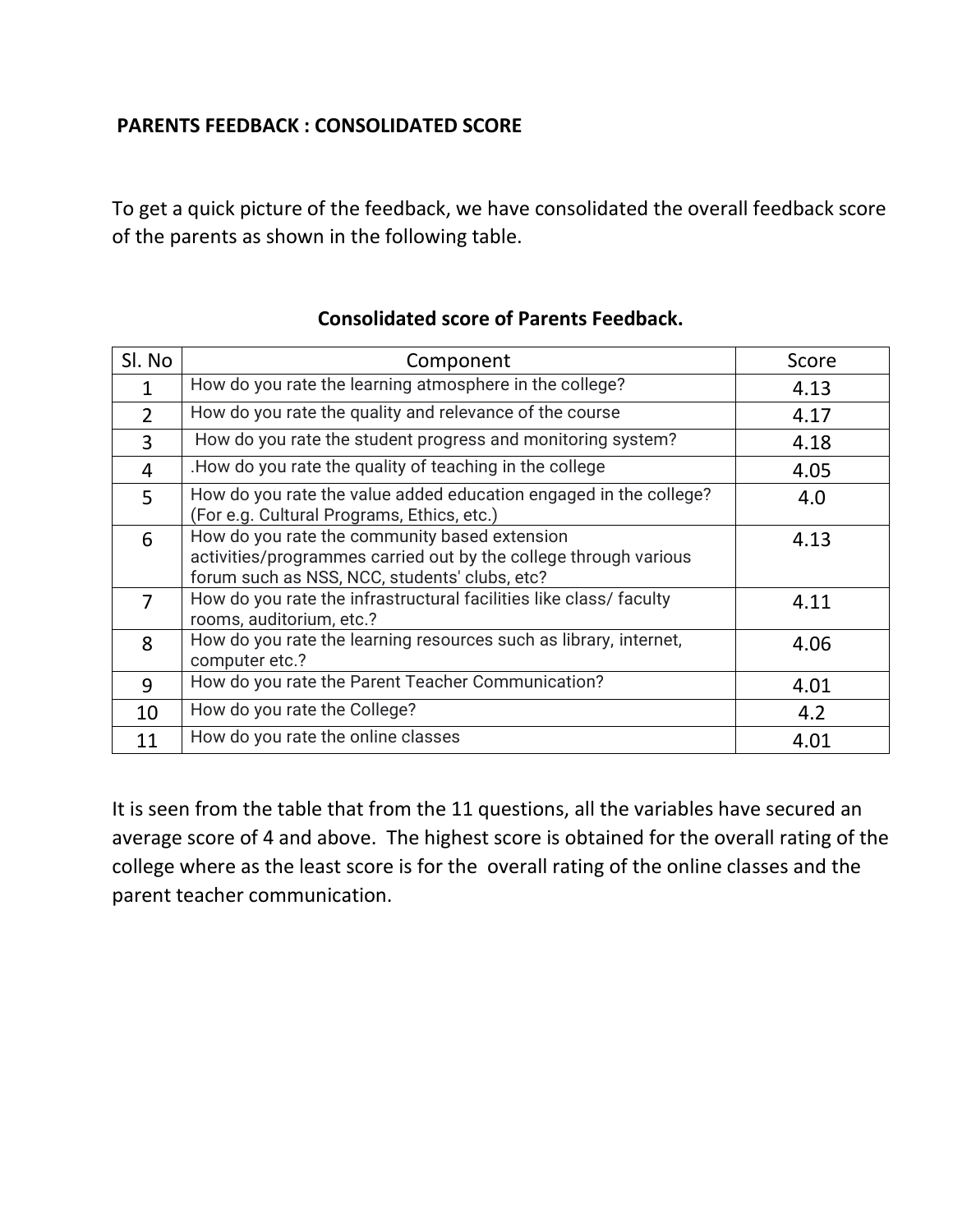In the following tables, the rating received for each questions are given. As already mentioned earlier, each question is rated on a scale of 5 where the parents mark each question as either excellent, very good, good, average and poor.

1. Question: How do you rate the learning atmosphere in the college?

| SI             | Opinion   | Number      | Percentage to total |
|----------------|-----------|-------------|---------------------|
| <b>No</b>      |           |             |                     |
| $\mathbf{1}$   | Excellent | 45          | 29.2                |
| $\overline{2}$ | Very good | 57          | 37                  |
| 3              | Good      | 46          | 29.9                |
| 4              | Average   | $\,6$       | 3.9                 |
| 5              | Poor      | $\mathbf 0$ | $\overline{0}$      |
| 6              | Total     | 154         | 100                 |

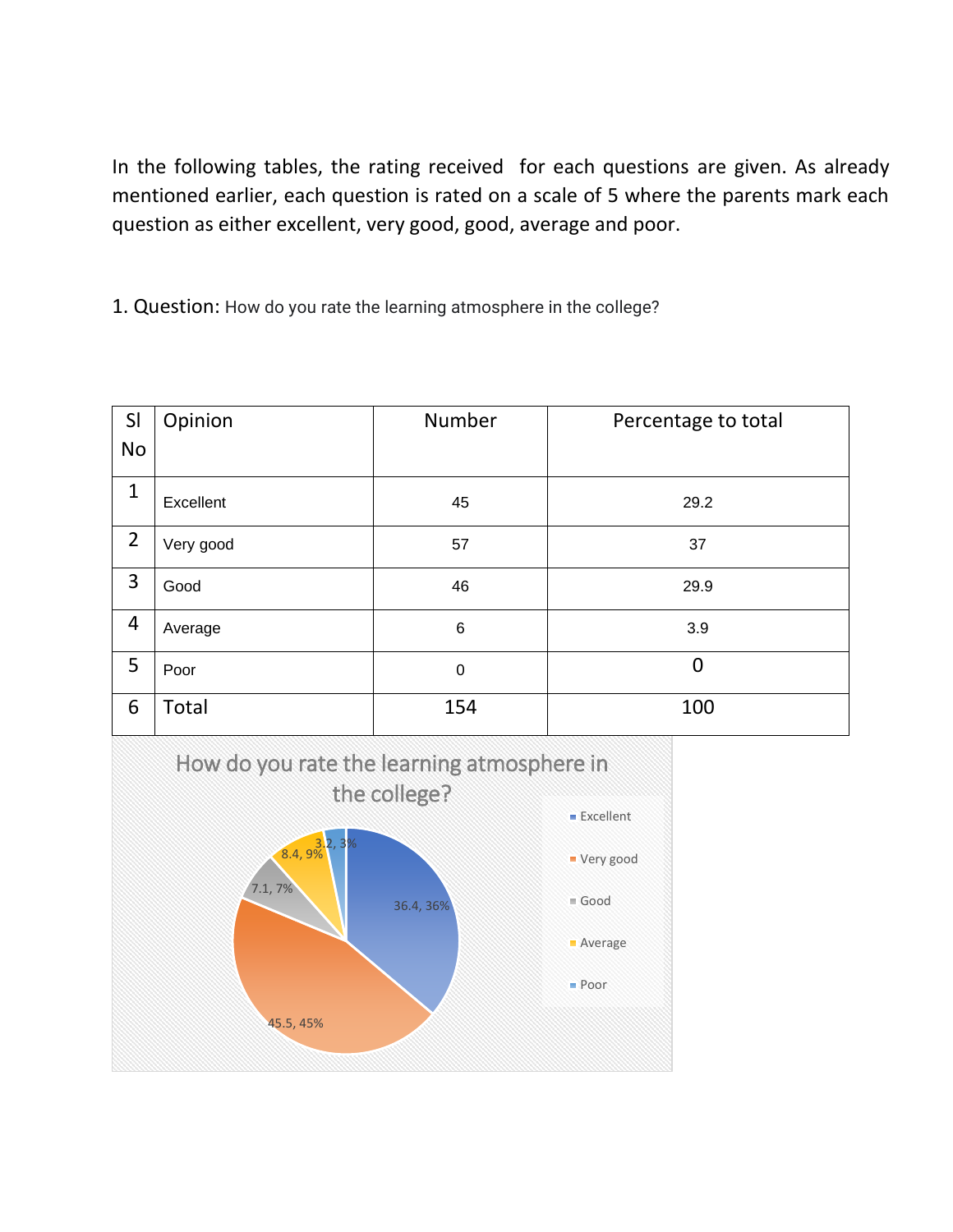2. Question: How do you rate the quality and relevance of the course

| SI             | Opinion   | Number      | Percentage to total |
|----------------|-----------|-------------|---------------------|
| <b>No</b>      |           |             |                     |
| S1             | Opinion   |             |                     |
| N <sub>0</sub> |           | 63          | 40.9                |
| $\mathbf{1}$   | Excellent | 61          | 39.6                |
| $\overline{2}$ | Very good | 28          | 18.2                |
| 3              | Good      | $\mathbf 0$ | 0.0                 |
| $\overline{4}$ | Average   | 1           | 0.6                 |
| 5              | Poor      | 63          | 40.9                |
|                |           | 154         | 100                 |

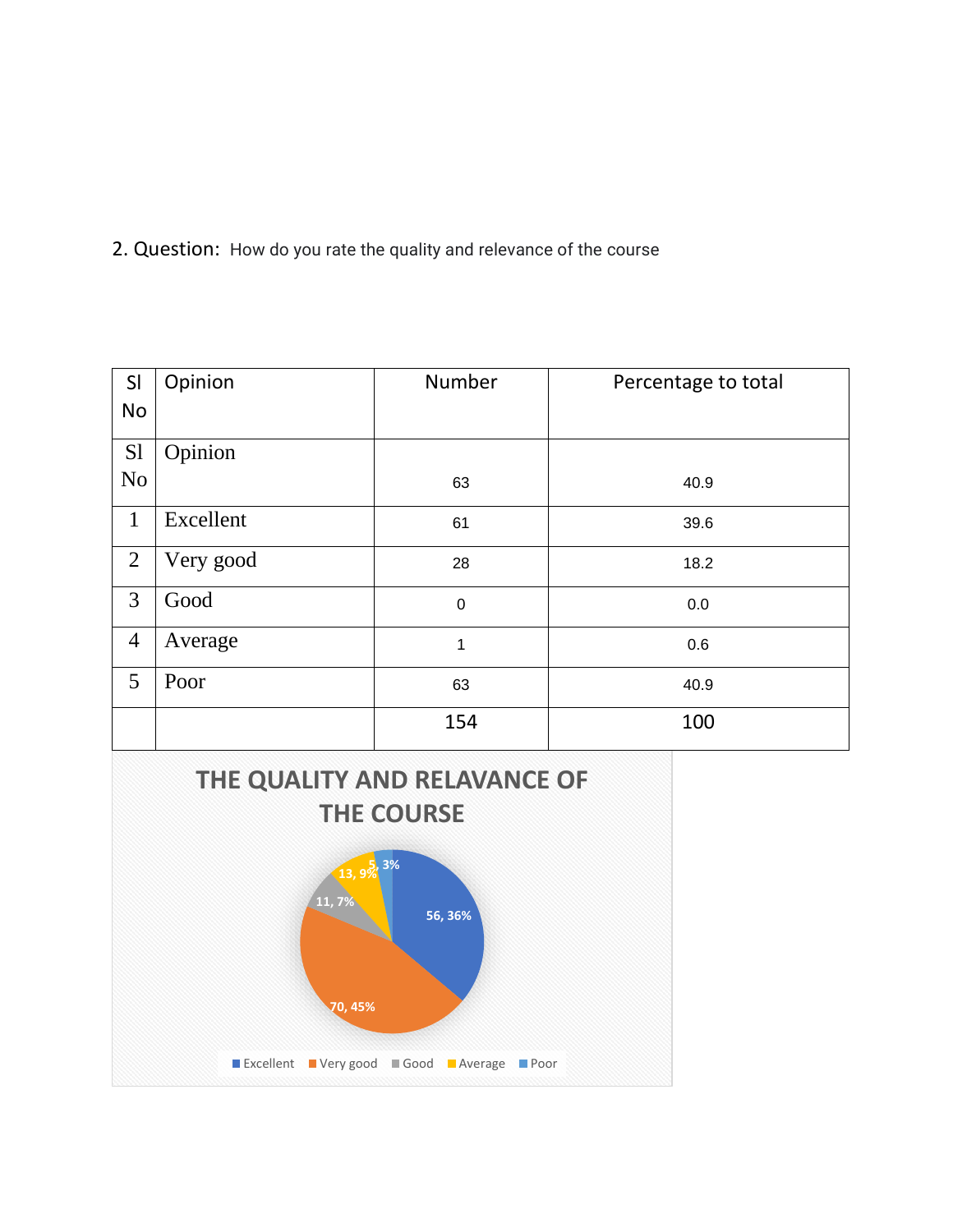| SI             | Opinion      | Number  | Percentage to total |
|----------------|--------------|---------|---------------------|
| <b>No</b>      |              |         |                     |
| $\mathbf{1}$   | Excellent    | 65      | 42.2                |
| $\overline{2}$ | Very good    | 62      | 40.3                |
| 3              | Good         | 20      | 13.0                |
| 4              | Average      | $\,6\,$ | 3.9                 |
| 5              | Poor         | 1       | 0.6                 |
| 6              | <b>Total</b> | 154     | 100                 |

3. Question: How do you rate the student progress and monitoring system?

4. Question: How do you rate the quality of teaching in the college?

| SI             | Opinion   | Number         | Percentage to total |
|----------------|-----------|----------------|---------------------|
| No             |           |                |                     |
| $\mathbf{1}$   | Excellent | 52             | 33.8                |
| $\overline{2}$ | Very good | 62             | 40.3                |
| 3              | Good      | 36             | 23.4                |
| 4              | Average   | $\overline{4}$ | 2.6                 |
| 5              | Poor      | $\overline{0}$ | 0.0                 |
| 6              | Total     | 154            | 100                 |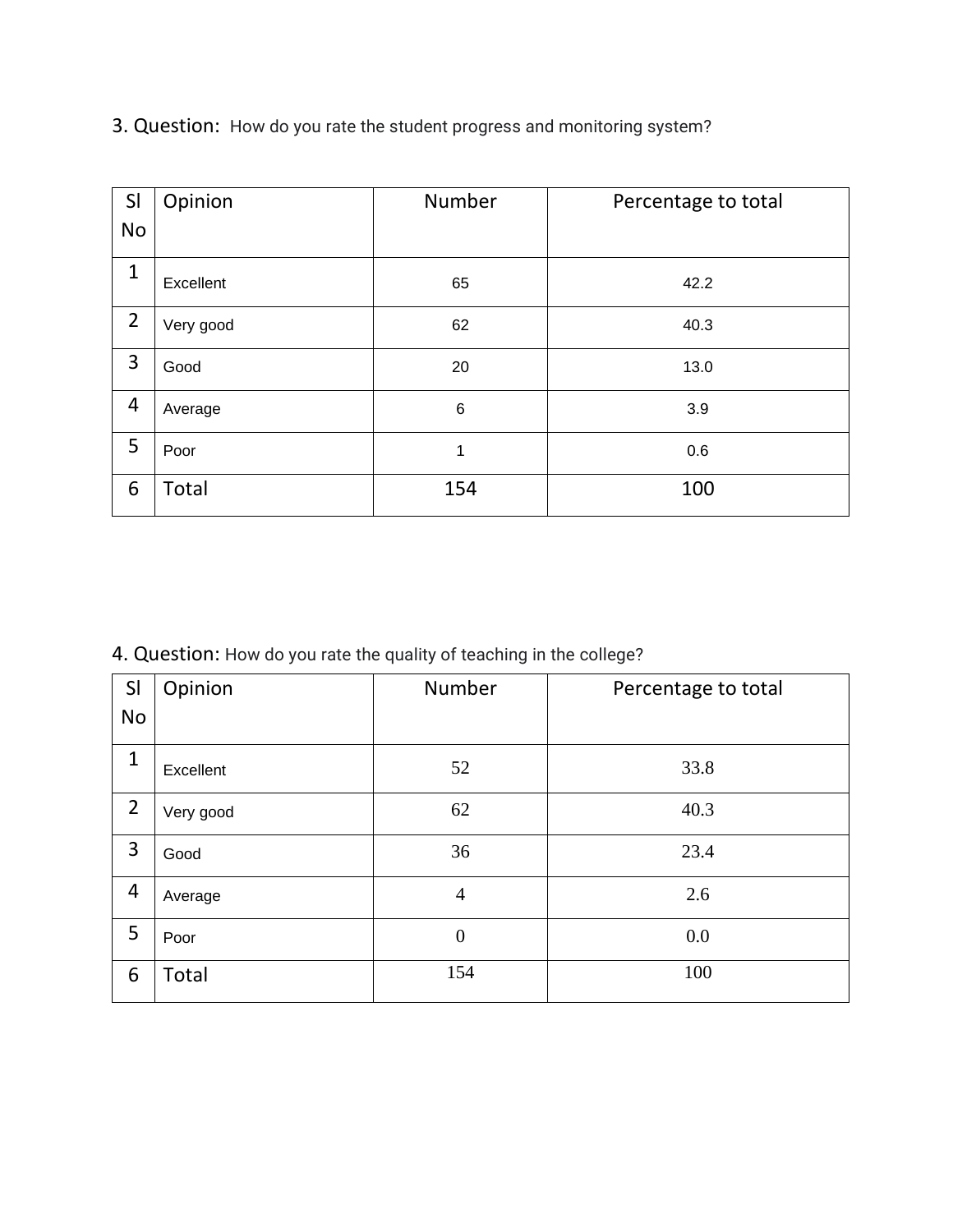5. How do you rate the value added education engaged in the college? (For e.g. Cultural Programs, Ethics, etc.)

| SI             | Opinion   | Number | Percentage to total |
|----------------|-----------|--------|---------------------|
| No             |           |        |                     |
| $\mathbf{1}$   | Excellent | 57     | 37.0                |
| $\overline{2}$ | Very good | 54     | 35.1                |
| 3              | Good      | 31     | 20.1                |
| 4              | Average   | 11     | 7.1                 |
| 5              | Poor      | 1      | 0.6                 |
| 6              | Total     | 154    | 100                 |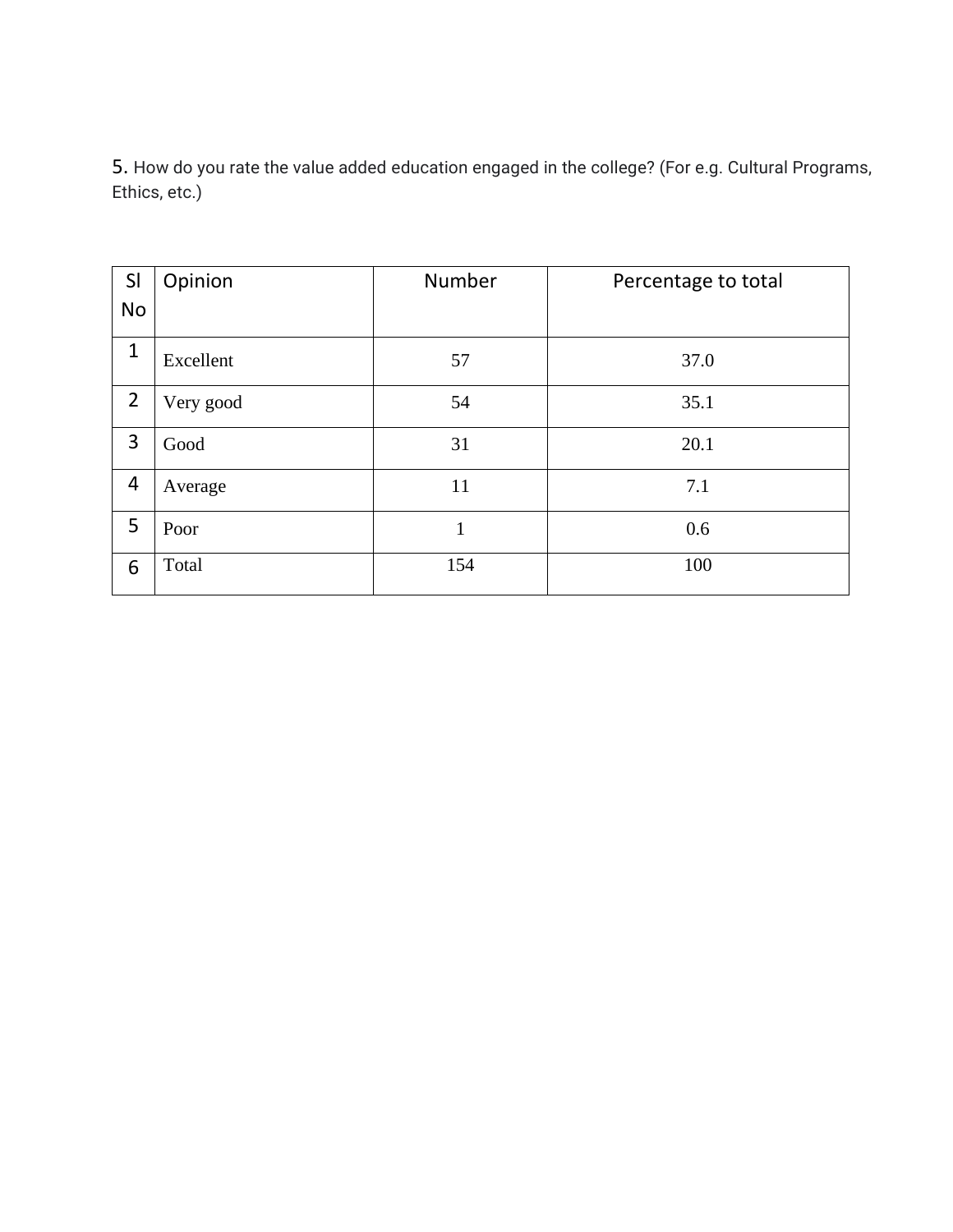6. Question: How do you rate the community based extension activities/programmes carried out by the college through various forum such as NSS, NCC, students' clubs, etc?

| SI<br><b>No</b> | Opinion   | Number | Percentage to total |
|-----------------|-----------|--------|---------------------|
| $\mathbf{1}$    | Excellent | 61     | 39.6                |
| $\overline{2}$  | Very good | 56     | 36.4                |
| 3               | Good      | 34     | 22.1                |
| 4               | Average   | 3      | 1.9                 |
| 5               | Poor      | 1      | 0.6                 |
| 6               | Total     | 154    | 100                 |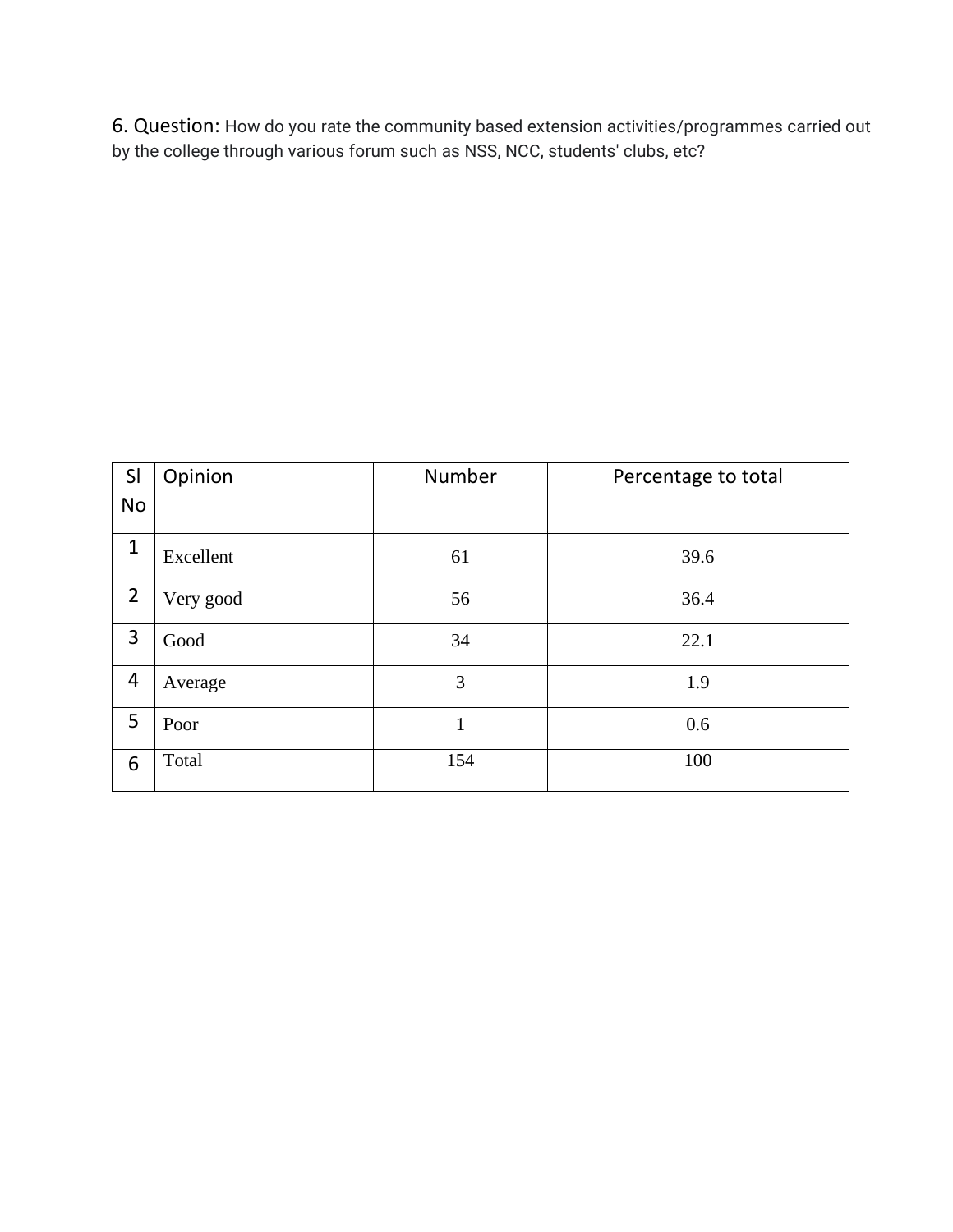7. How do you rate the infrastructural facilities like class/ faculty rooms, auditorium, etc.?

| SI             | Opinion   | Number         | Percentage to total |
|----------------|-----------|----------------|---------------------|
| <b>No</b>      |           |                |                     |
| $\mathbf{1}$   | Excellent | 63             | 40.9                |
| $\overline{2}$ | Very good | 48             | 31.2                |
| 3              | Good      | 37             | 24.0                |
| 4              | Average   | 4              | 2.6                 |
| 5              | Poor      | $\overline{2}$ | 1.3                 |
| 6              | Total     | 154            | 100                 |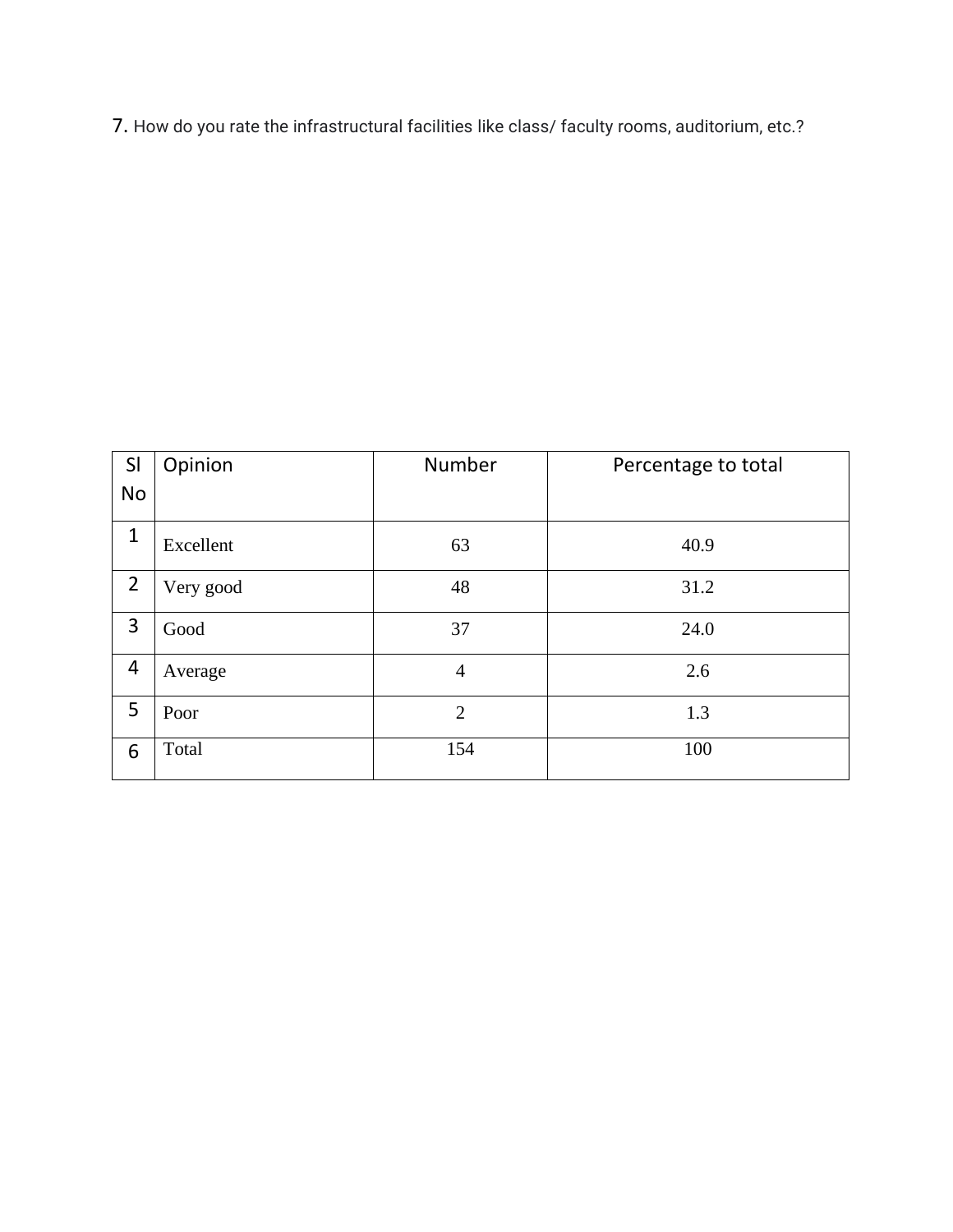| SI             | Opinion   | Number | Percentage to total |
|----------------|-----------|--------|---------------------|
| <b>No</b>      |           |        |                     |
| $\mathbf{1}$   | Excellent | 61     | 39.6                |
| $\overline{2}$ | Very good | 58     | 37.7                |
| 3              | Good      | 26     | 16.9                |
| 4              | Average   | 9      | 5.8                 |
| 5              | Poor      | 61     | 39.6                |
| 6              | Total     | 154    | 100                 |

8. How do you rate the learning resources such as library, internet, computer etc.?

9. How do you rate the Parent Teacher Communication?

| SI             | Opinion   | Number | Percentage to total |
|----------------|-----------|--------|---------------------|
| <b>No</b>      |           |        |                     |
| 1              | Excellent | 62     | 40.3                |
| $\overline{2}$ | Very good | 56     | 36.4                |
| 3              | Good      | 21     | 13.6                |
| 4              | Average   | 11     | 7.1                 |
| 5              | Poor      | 4      | 2.6                 |
| 6              | Total     | 154    | 100                 |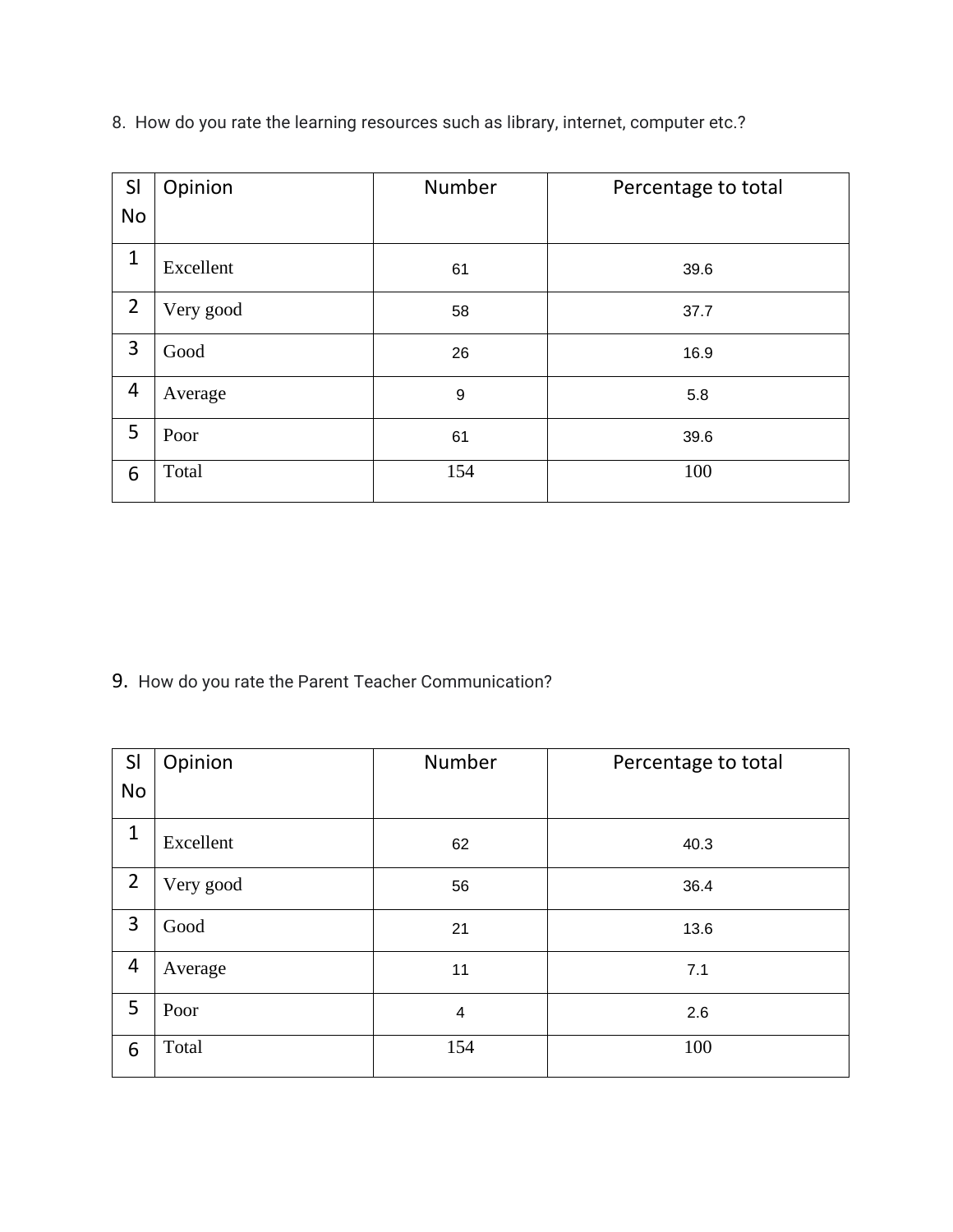## 10. How do you rate the College?

| SI             | Opinion   | Number         | Percentage to total |
|----------------|-----------|----------------|---------------------|
| <b>No</b>      |           |                |                     |
| $\mathbf{1}$   | Excellent | 69             | 44.8                |
| $\overline{2}$ | Very good | 51             | 33.1                |
| 3              | Good      | 31             | 20.1                |
| 4              | Average   | 3              | 1.9                 |
| 5              | Poor      | $\overline{0}$ | 0.0                 |
| 6              | Total     | 154            | 100                 |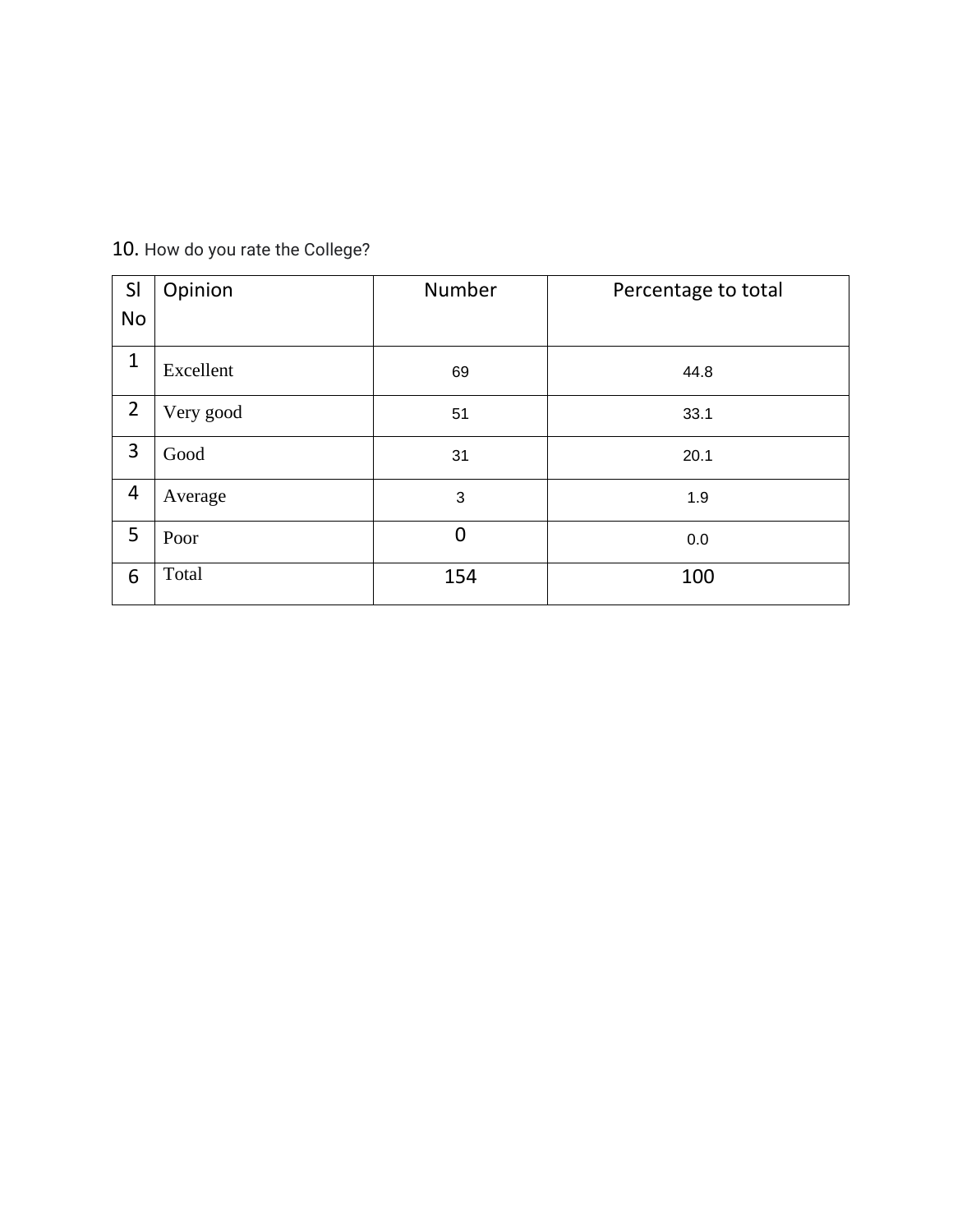#### 11. How do you rate the online classes

| SI             | Opinion   | Number | Percentage to total |
|----------------|-----------|--------|---------------------|
| No             |           |        |                     |
| $\mathbf{1}$   | Excellent | 56     | 36.4                |
| $\overline{2}$ | Very good | 70     | 45.5                |
| 3              | Good      | 11     | 7.1                 |
| 4              | Average   | 13     | 8.4                 |
| 5              | Poor      | 5      | 3.2                 |
| 6              | Total     | 154    | 100                 |

The parents were also given opportunity to give their suggestion, opinion and raise their concern regarding any issue related to college for the overall welfare of the students community. Some of the suggestion that are given are for the improvement of the physical infrastructure of the college especially the facilities for conducting effective online classes particularly during pandemic. Other suggestions include improving the transportation facility, hostel facility and enriching the library of the college.

It is evident from the overall feedback of the parents that they are happy and satisfied with the functioning of the college and the delivery of the teaching- learning activities.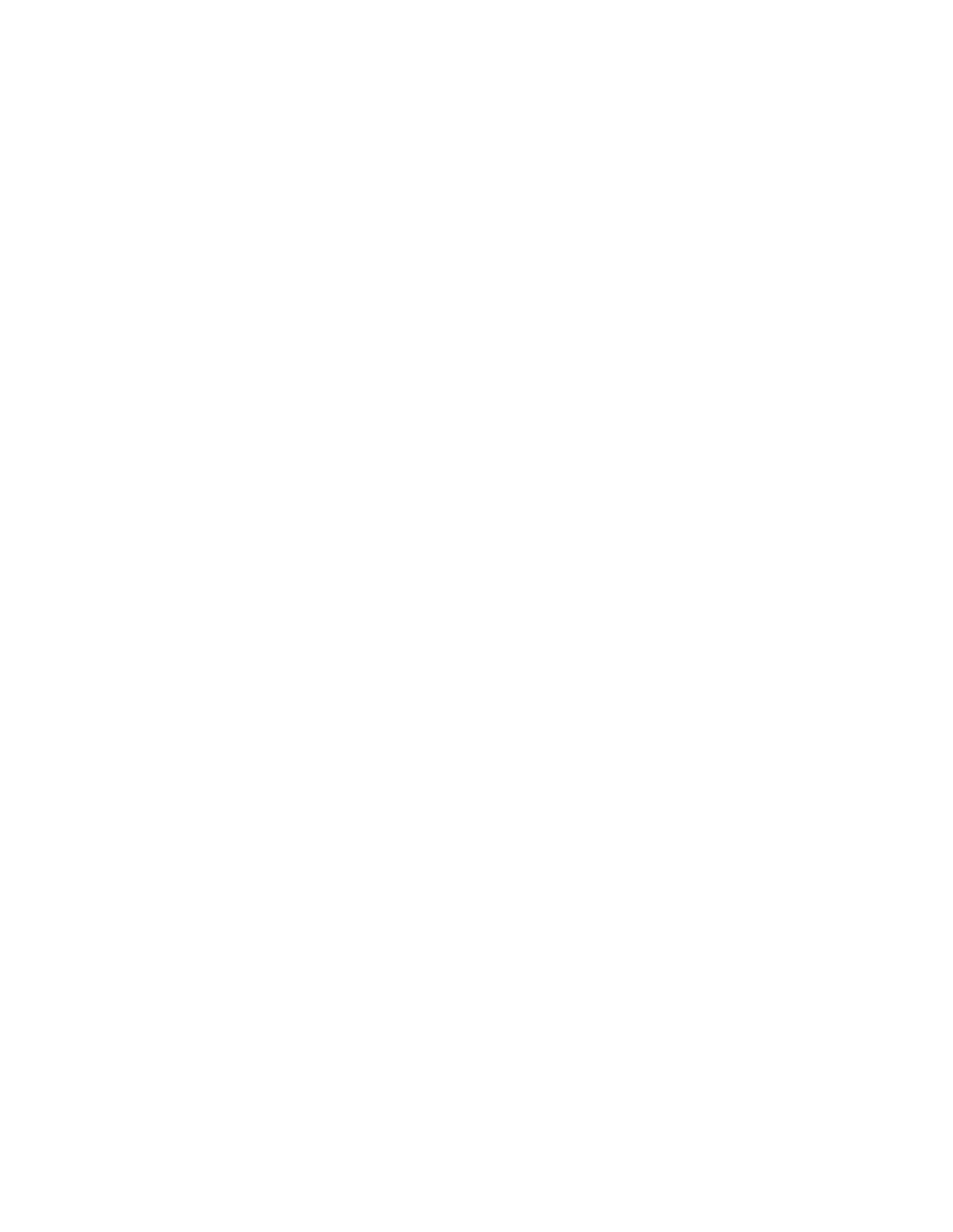# NMSM GOVERNMENT COLLEGE KALPETTA PUZHAMUDI P O, KALPETTA, WAYANAD, KERALA.

## ALUMNI FEEDBACK 2020-21

Alumni form an integral part of an academic intuition. Since there is no precise scale to examine the outcome of an educational institution, the short-run outcome are usually accessed on the examination result. But the long-run outcome of the education institution can be measured based on the achievement of its alumni in the long run. Thus, what a person is, the achievement and failure of a person in life, and the contribution one make to the society is the outcome of the input one get during the educational process. Hence the feedback received from its alumni are helpful in analysing the longrun output of the institution and also to determine whether it is moving in the right direction.

#### **Methodology:**

The questions prepared using google form and were circulated among all the alumni. 126 former students responded and submitted the feedback. The students of different department who have studied in different years have participated in the survey who make a heterogenous group. The survey aims to collect data from the former students regarding their views and options on their present employment, the working of the alumni, the usefulness of the courses and subjects they have studied , the rapport with the institution and their teachers now and so on. The scores obtained from the survey are detailed below:

Each questions have five options mainly, Excellent, Very good, Good, Average and Poor. To consolidate the data, numerical values were assigned to each opinion ie, Excellent – 5 points, Very good-4 points, Good—3, Average-- 2 and poor –0 value. The value thus obtained were summed up and the average is found. Thus, the maximum score a question can get is 5 and the minimum value is 0.

The result is analyzed in the following section.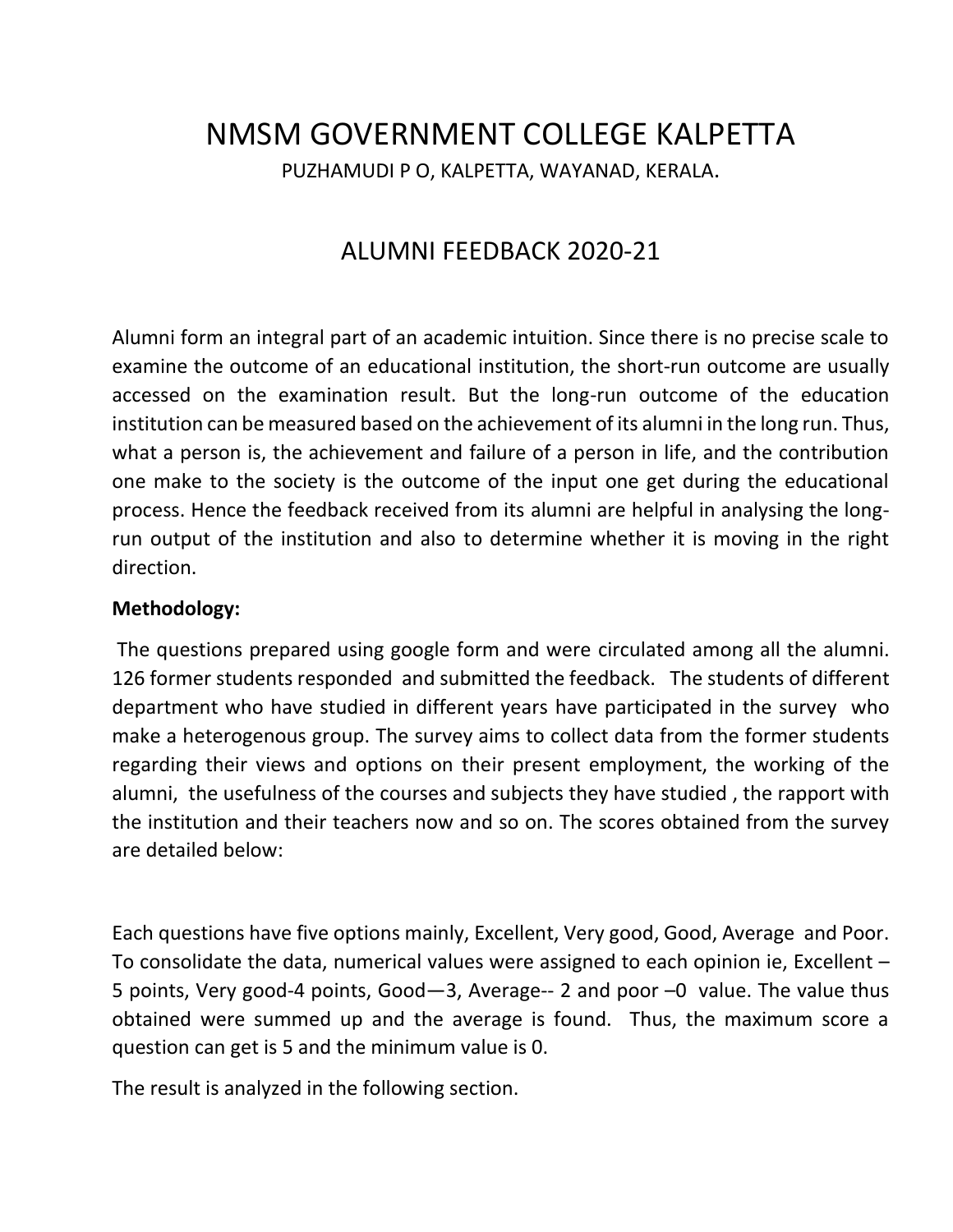| SI<br><b>No</b> | Gender of<br>Respondents | Number | Percentage to<br>total |
|-----------------|--------------------------|--------|------------------------|
|                 | Male                     | 74     | 58.73                  |
|                 | Female                   | 52     | 41.27                  |
|                 | <b>Total</b>             | 126    | 100                    |

## GENDER WISE DISTRIBUTION OF THE RESPONDENTS

The year of Completing the course :

| SI           | Year of        | Number | Percentage to     |
|--------------|----------------|--------|-------------------|
| <b>No</b>    | completing the |        | total respondents |
|              | course         |        |                   |
| $\mathbf{1}$ | 1991-1995      | 14     | 11.11             |
|              | 1995-2000      | 16     | 12.70             |
|              | 2000-2005      | 20     | 15.87             |
|              | 2005-2010      | 18     | 14.29             |
|              | 2010-2015      | 25     | 19.84             |
|              | 2015-till date | 33     | 26.19             |
|              | <b>Total</b>   | 126    | 100               |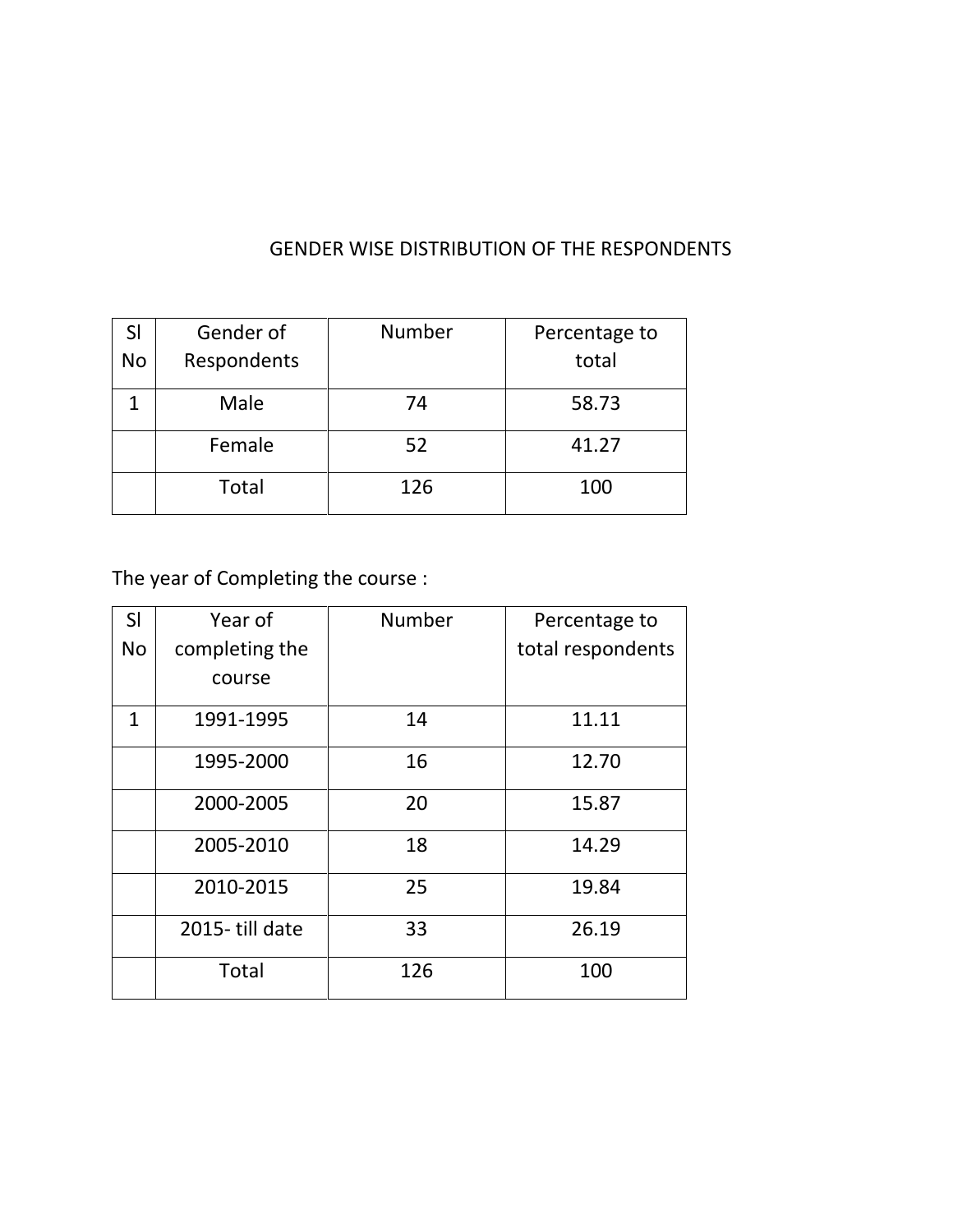Occupational Distribution of the Alumni.

The occupational distribution of the alumni shows that most of them are either on a permanent job, business or professionals in different fields like journalism, practicing lawyers etc. A few of them especially those who are recently completed their studies in the college are still continuing their studies where are a few are still unemployed or searching for job.

| SI             | Occupational                                                                   | Number         | Percentage to |
|----------------|--------------------------------------------------------------------------------|----------------|---------------|
| <b>No</b>      | Distribution of Almini                                                         |                | total         |
| $\mathbf{1}$   | Permanent job (in<br>Govt/ PSU/ Private<br>institution) in India and<br>abroad | 47             | 37.30         |
| $\overline{2}$ | Farmer/ Agriculture                                                            | 21             | 16.67         |
| 3              | Skilled labour                                                                 | 14             | 11.11         |
| 3              | <b>Business</b>                                                                | 23             | 18.25         |
| 4              | Other job/ profession                                                          | 14             | 11.11         |
| 5              | Student                                                                        | $\overline{7}$ | 5.56          |
| 6              | Unemployed                                                                     | 47             | 37.30         |
| $\overline{7}$ |                                                                                |                | 7.79          |
|                | Total                                                                          | 126            | 100           |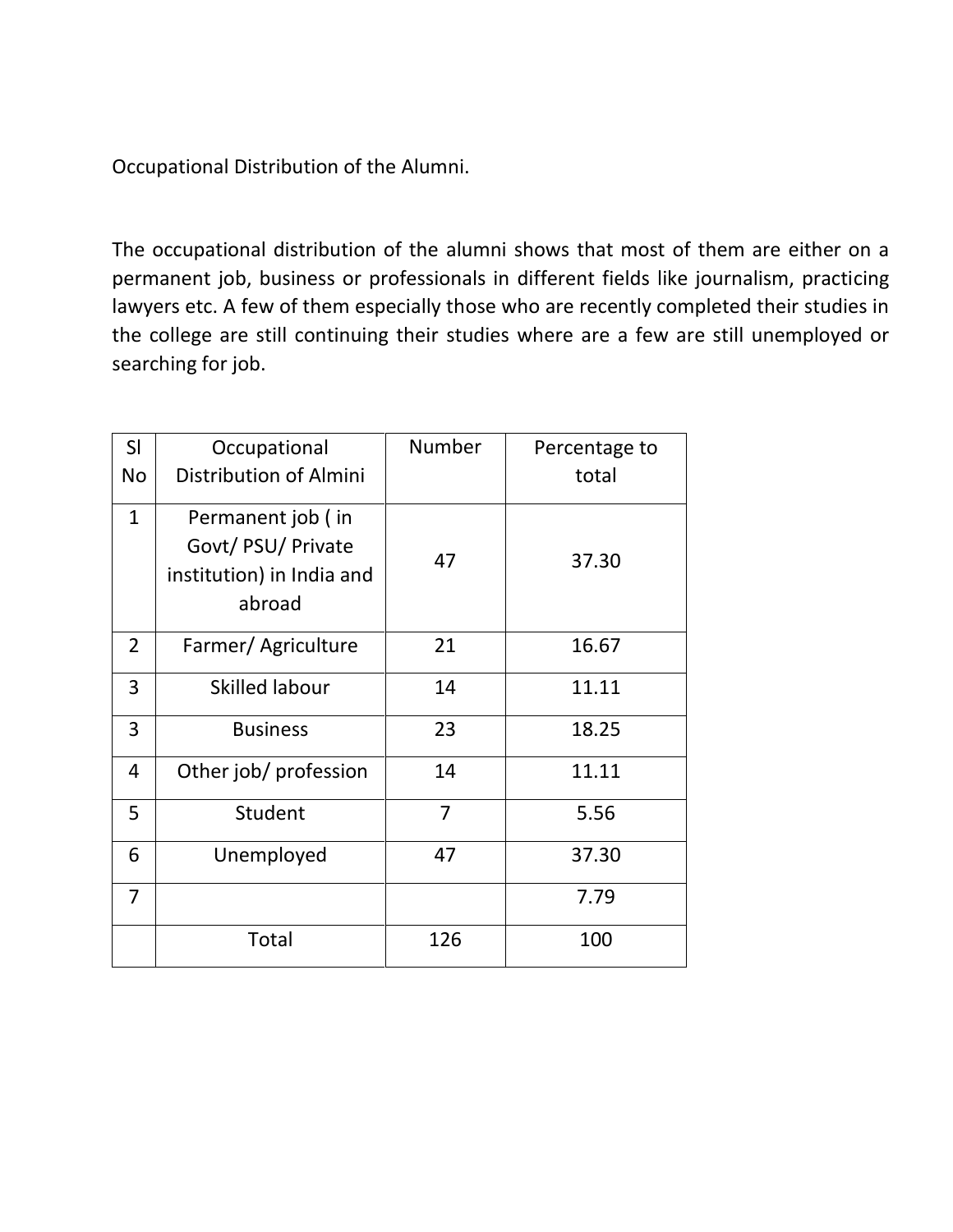#### DEPARTMENT WISE DISTRIBUTION OF THE RESPONDENTS

The department wise distribution of the parents are given in the following table. The parents from all the department have submitted their feedback by answering the online form. the lower percentage of participation from parents of Computer science and Chemistry are because, there are comparatively fewer students in the department.

| SI        | <b>NAME OF THE</b>                  | <b>Number</b> | Percentage to total |
|-----------|-------------------------------------|---------------|---------------------|
| <b>No</b> | <b>DEPARTMENT</b>                   |               |                     |
| 1         | <b>COMMERCE</b>                     | 25            | 19.84               |
|           | <b>COMPUTER SCIENCE</b>             | 15            | 11.90               |
|           | <b>ECONOMICS</b>                    | 28            | 22.22               |
|           | <b>HISTORY</b>                      | 29            | 23.02               |
|           | <b>MASS</b><br><b>COMMUNICATION</b> | 29            | 23.02               |
|           | <b>TOTAL</b>                        | 154           | 100.00              |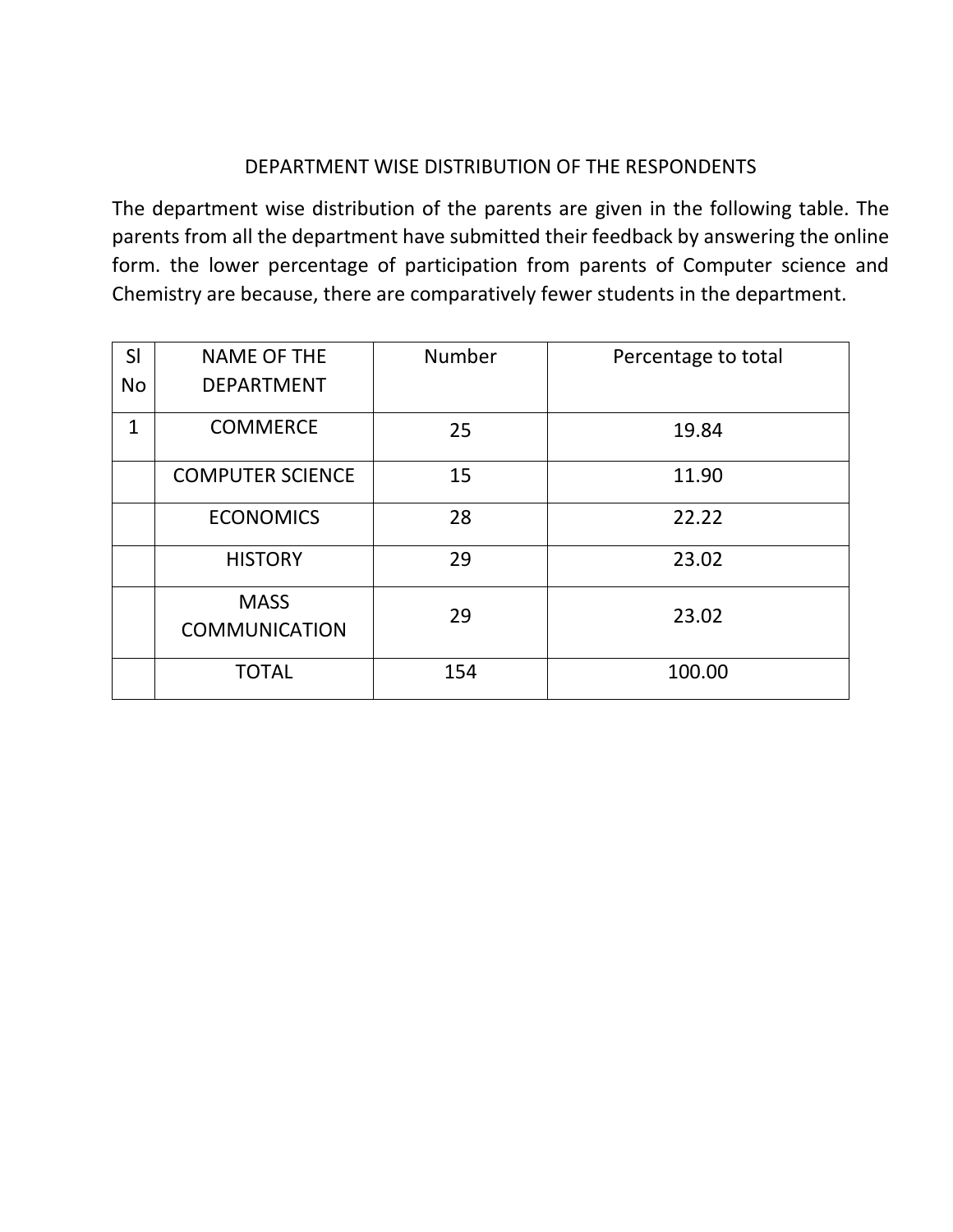## **ALUMNI FEEDBACK : CONSOLIDATED SCORE**

To get a quick picture of the feedback, we have consolidated the overall feedback score of the parents as shown in the following table.

| Sl. No | Component                                  | Score |
|--------|--------------------------------------------|-------|
| 1      | <b>Teaching Standard</b>                   | 4.01  |
| 2      | <b>Student Amenities</b>                   | 3.9   |
| 3      | Alumni Association                         | 4.02  |
| 4      | Self Esteem as a GCK Alumni                | 4.14  |
| 5      | Rapport with teachers                      | 4.3   |
| 6      | Relevance of curriculum in the present job | 3.8   |
| 7      | learning in real life application          | 4.0   |
| 8      | Extra curricular activities in the college | 4.2   |
| 9      | value based education                      | 4.02  |
| 10     | overall rating of the college.             | 4.03  |

## **Consolidated score of Parents Feedback.**

Out of the 11 questions asked, the rapport with teachers and extra curricular activities have received highest scores. On the other had, the relevance of the curriculum to present job and students Amenities have secured the lowest score. However, the students are happy in their life after going out of the institution. Most students are able to secure a good job or profession with regular income.

## **Conclusion**

In short, it can be safely concluded from the above feedback that the college has managed to achieve its long term objectives and has prepare the students to meet the challenges of the future.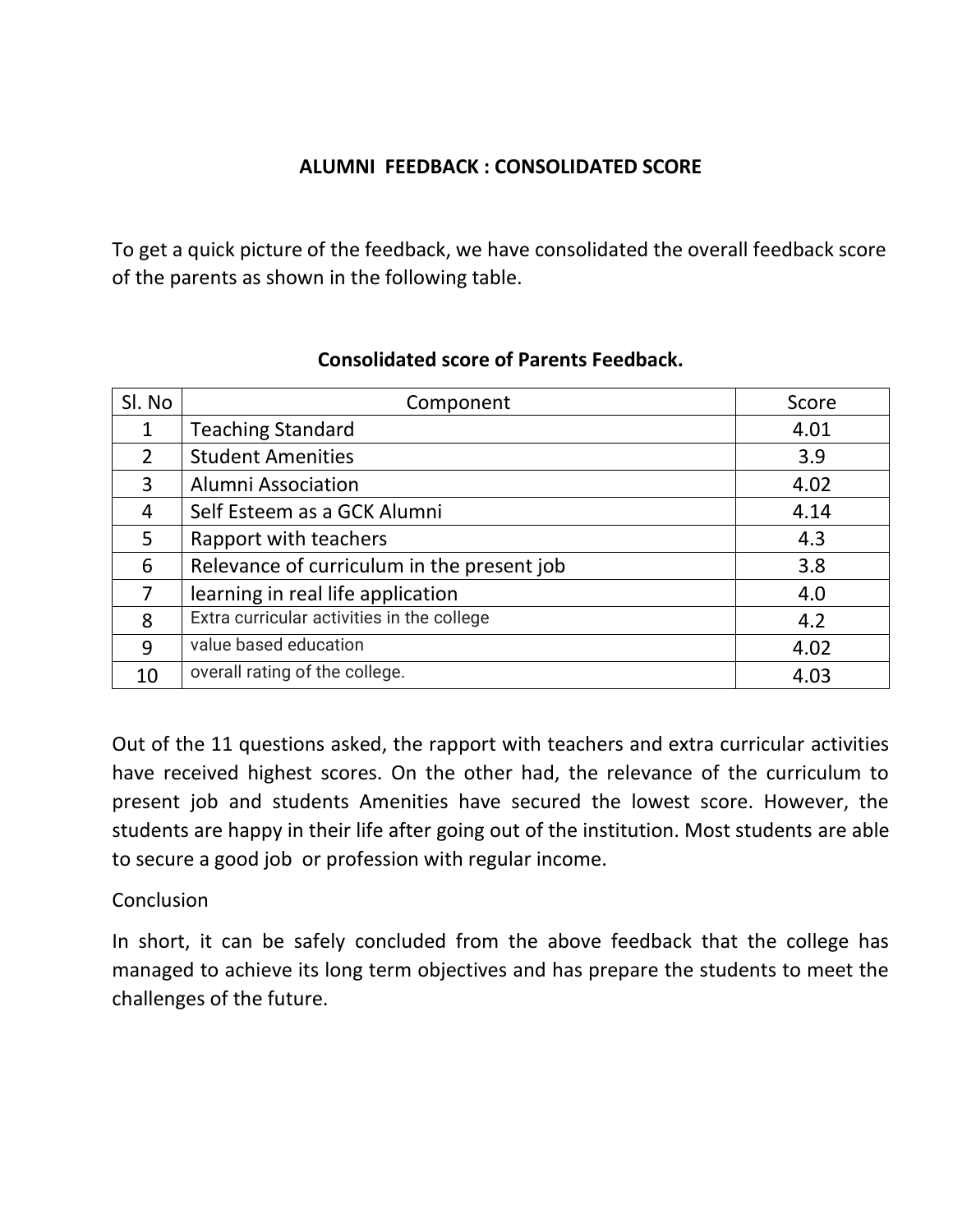# NMSM GOVERNMENT COLLEGE KALPETTA PUZHAMUDI P O, KALPETTA, WAYANAD, KERALA.

#### **STUDENTS FEEDBACK SURVEY ON TEACHERS 2020-2021**

Education being the process of molding a students to prepare for the future, students are the main stakeholders and immediate beneficiaries of an educational institution. Unless direct and proper feedback form students are collected, the educational intuitions will not be in a position to analyse whether it is able to meet the expectation of the student community. The feedback from the students helps to not only to provide an evaluation about the different teachers but to know to what extent the expectations of the students, as the immediate beneficiaries, are met.

#### **Methodology:**

feedback from Odd as well as even semesters is collected. To ensure a proportionate representation, 30 % students from each department are selected at random. A structured questionnaire containing 10 questions are prepared where the students evaluate teachers on a The students mark each teachers on a scale of 1 to 4 in terms of very good, Good, Satisfactory and unsatisfactory. To obtain a consolidated score, Scale of 1 to 4 (with 1 indicating unsatisfactory to 4 indicting very good) is used. . The average score for each indicator are calculated and given below.

| Survey <i>item</i>                                                              | Average<br>Value |
|---------------------------------------------------------------------------------|------------------|
| 1. Knowledge base of the teacher                                                | 3.81             |
| 2. Communication skills (in terms of the articulation and<br>comprehensibility) | 3.72             |
| 3. Sincerity/Commitment of the teacher                                          | 3.04             |
| 4. interest generated by the teacher                                            | 3.61             |
| 5. Ability to correlate the course materials with environment (other<br>issues) | 3.72             |
| 6. Ability to correlate the content with other relevant topics                  | 3.80             |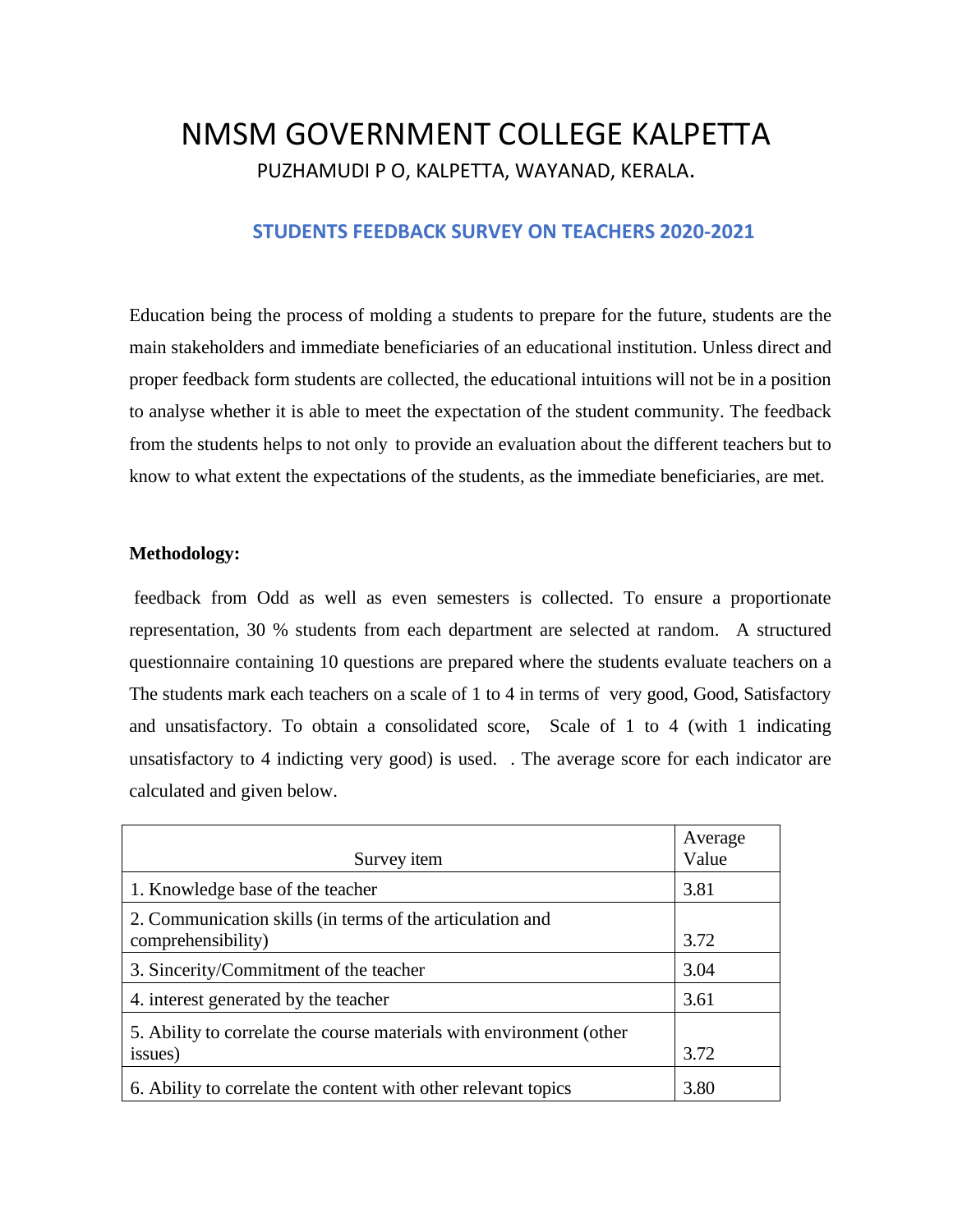| 7. Accessibility of the teacher in and out of the class (include the                        |      |
|---------------------------------------------------------------------------------------------|------|
| availability of the teacher to motivate further study and discussions<br>outside the class) | 3.40 |
| 8. Ability to design quizzes/tests/ assignments/ examinations and                           |      |
| projects to evaluate students understanding the course                                      | 3.51 |
|                                                                                             |      |
| 9. Regularity and punctuality                                                               | 3.32 |
| 10. Overall rating                                                                          | 3.71 |

Among the 10 areas in which the teachers were evaluate, the knowledge level has the highest value (3.81/4) while regularity and punctuality has the lowest value (3.32/4). The low score for regularity and punctuality is mainly due to the geographical position of the college and lack of sufficient transportation.

#### **Conclusion:**

The students feed back survey shows that they are happy and satisfied with the performance of the institution and the service they get. Considering the geographical location of the institution and relatively poor infrastructural facilities, the constant interaction and active involvement of the teachers in curricular and co-curricular activities along with the academic work enable teachers to provide a good learning atmosphere and impart teaching-learning activities to the satisfaction of the students. The friendly and healthy interaction between teachers and students make the teaching-learning process more effective, attractive and result oriented.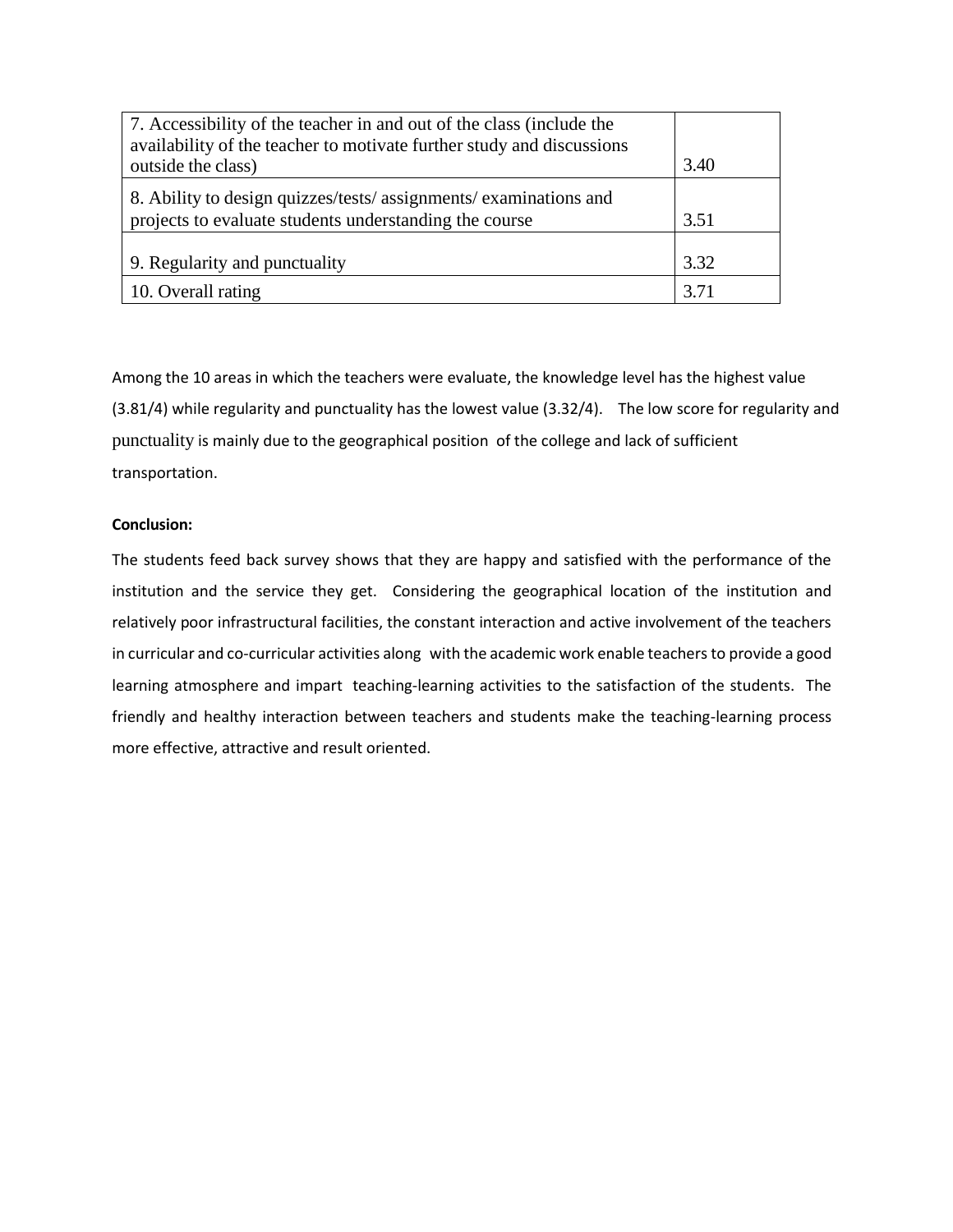# NMSM GOVERNMENT COLLEGE KALPETTA PUZHAMUDI P O, KALPETTA, WAYANAD, KERALA.

## Teachers' Satisfaction Survey

The success and performance of an educational institution is determined by the satisfaction level of teachers who are act as the giver's end. Teachers are social engineers who is endowed with the task of molding the future generation. The nature of the curriculum, the infrastructural facilities available in the college, the overall work atmosphere of the college are some of the deciding factors in the performance of the teachers. To understand the level of satisfaction of the teaching community of the college, a comprehensive questionnaire is prepared and shared to them via online platform. Responses of the teachers have been analysed by the IQAC team and the result obtained is summarised as follows:

Methodology:

A structured questionnaire is prepared using google form and were circulated among all the teachers. 32 teachers from different department have participated in the survey who make a heterogenous group. The survey aims to collect data from teachers regarding satisfaction at the workplace, the suitability and adaptiveness of the academic programme the institution is offering and so on. The scores obtained from the survey are detailed below:

Each questions has five options mainly, strongly agree, agree, neutral, disagree and strongly disagree. To consolidate the data, numerical values were assigned to each opinion ie, strongly agree  $-5$  points, agree-4 points, neutral—3, disagree-- 2 and strongly disagree  $-0$  . the value thus obtained were summed up and the average is found. Thus, the maximum score a question can get is 5 and the minimum value is 0.

#### **The Educational Qualification of the teachers**

The educational qualification of he teachers are shown in the following table. Table 1. Educational Qualification of the teachers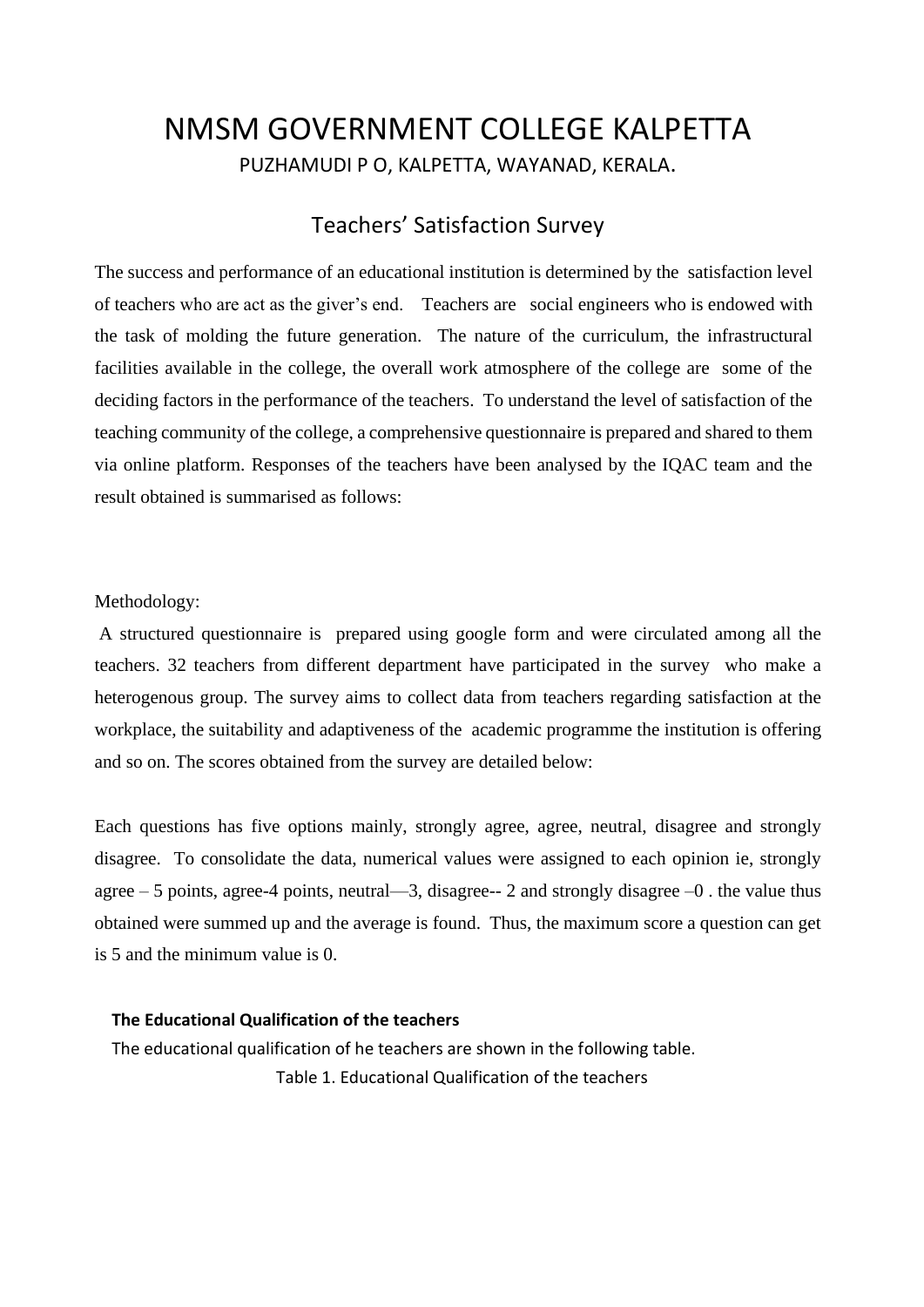| <b>Educational Qualification</b> | <b>No of Teachers</b> | Percentage |
|----------------------------------|-----------------------|------------|
| Ph.D                             |                       | 21.87      |
| M. Phil                          | 6                     | 18.75      |
| Post Graduation with B. Ed.      |                       | 3.12       |
| <b>Post Graduation</b>           | 18                    | 56.25      |
| Any other                        | 32                    | 100        |

**There is no teaching faculty with out the UGC-NET qualification since clearing of National Eligibility test is mandatory qualification at the entry level for the college teachers.**

#### **Figure: 1 Responses on the Years of experience**

No. of Years of Experience (Research/Industry/ Teaching) 32 responses

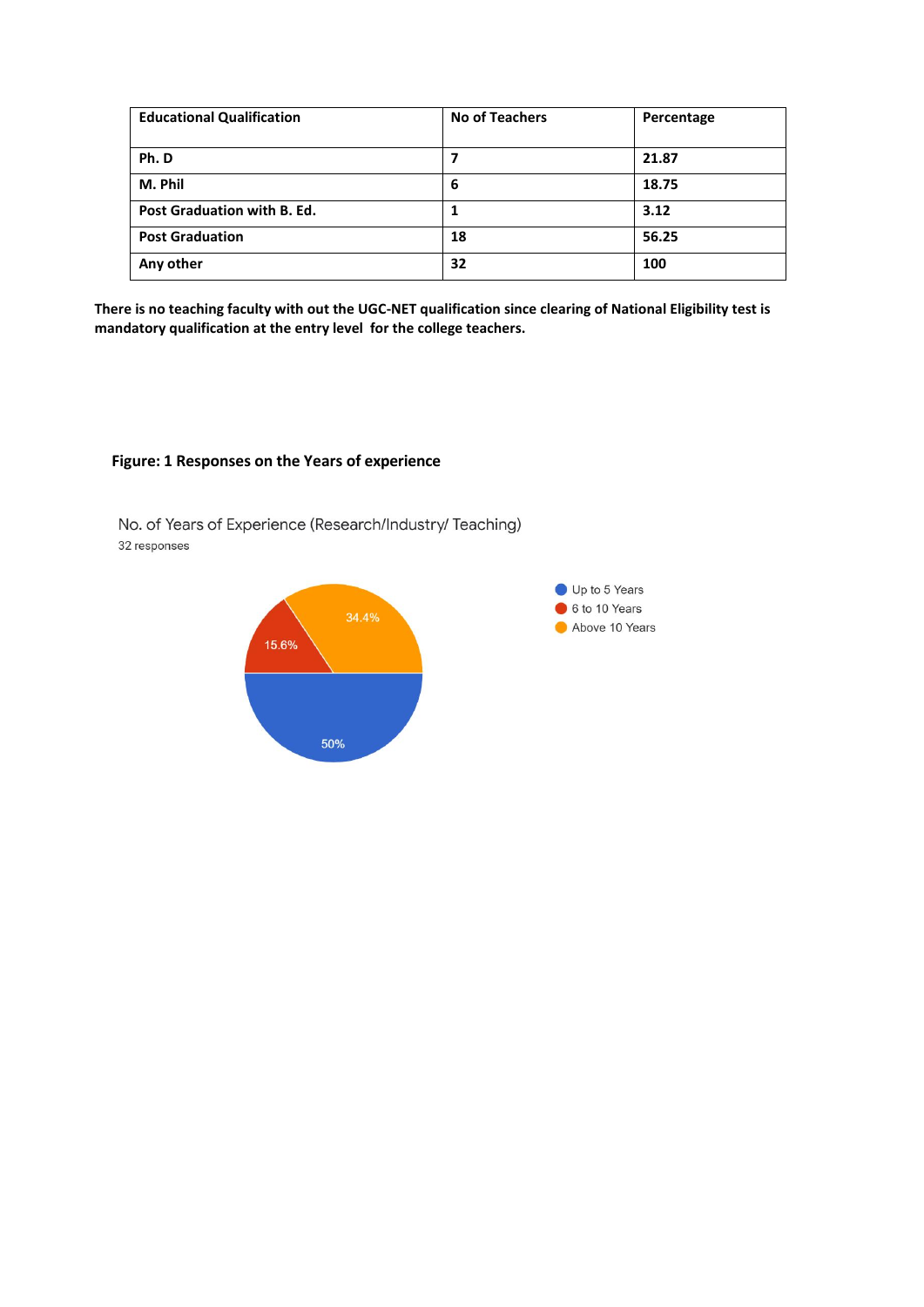| SI.No. | <b>Component</b>                                                                                                                      | <b>Score</b> |
|--------|---------------------------------------------------------------------------------------------------------------------------------------|--------------|
| 1      | The Choice Based Credit Semester System is in tune with the emerging national and global trends                                       | 4.00         |
| 2      | The programmes offered in my department are suitably demanding                                                                        | 4.09         |
| 3      | The syllabus prescribed for the Programmes are well organised and structured                                                          | 4.00         |
| 4      | Modules of the courses are appropriately sequenced and progressive                                                                    | 4.03         |
| 5      | Content of the courses (Subjects) under programmes offered in my department are up to date and relevant                               | 4.00         |
| 6      | The curriculum has Interdisciplinary links                                                                                            | 4.15         |
|        | The Curriculum has the capability to enhance students' competency in communication, critical thinking, problem solving and creativity | 3.68         |
| 8      | Programmes are capable of catering to the personal and professional requirements of the students                                      | 3.56         |
| 9      | Online mode of teaching is an effective alternative for physical class room transaction.                                              | 1.53         |

#### **Table 2 : Score on Various components assessed by Teachers**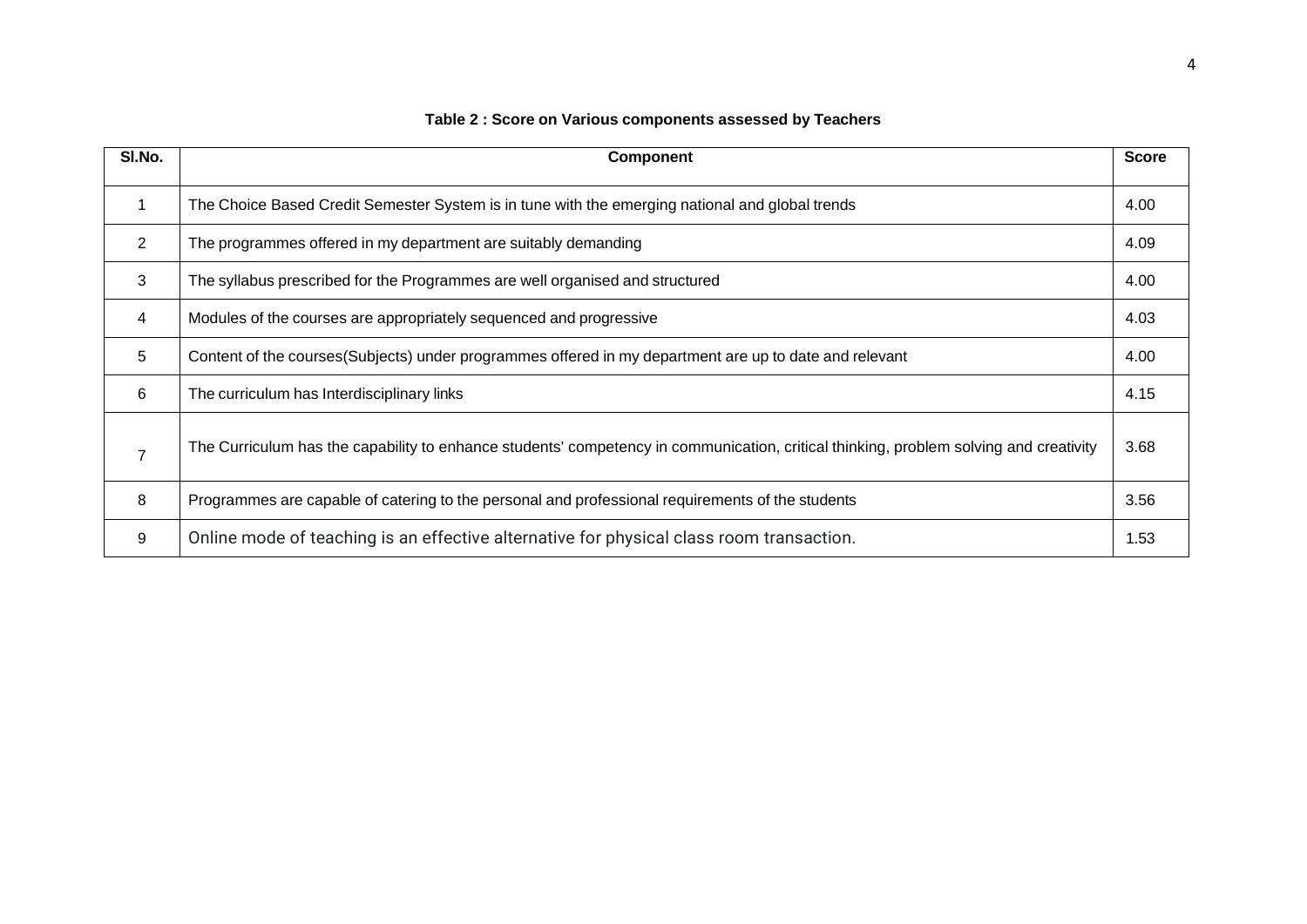#### **Figure:2 Responses on the nature of appointment**



**Question 1. :** The Choice Based Credit Semester System is in tune with the emerging national and global trends

| Response                 | <b>No of Teachers</b> | Percentage |
|--------------------------|-----------------------|------------|
|                          |                       |            |
| <b>Strongly Agree</b>    | 10                    | 31.3       |
| Agree                    | 16                    | 50.0       |
| <b>Neutral</b>           | $\overline{4}$        | 12.5       |
| <b>Disagree</b>          |                       | 3.1        |
| <b>Strongly Disagree</b> |                       | 3.1        |
| <b>Total</b>             | 32                    | 100        |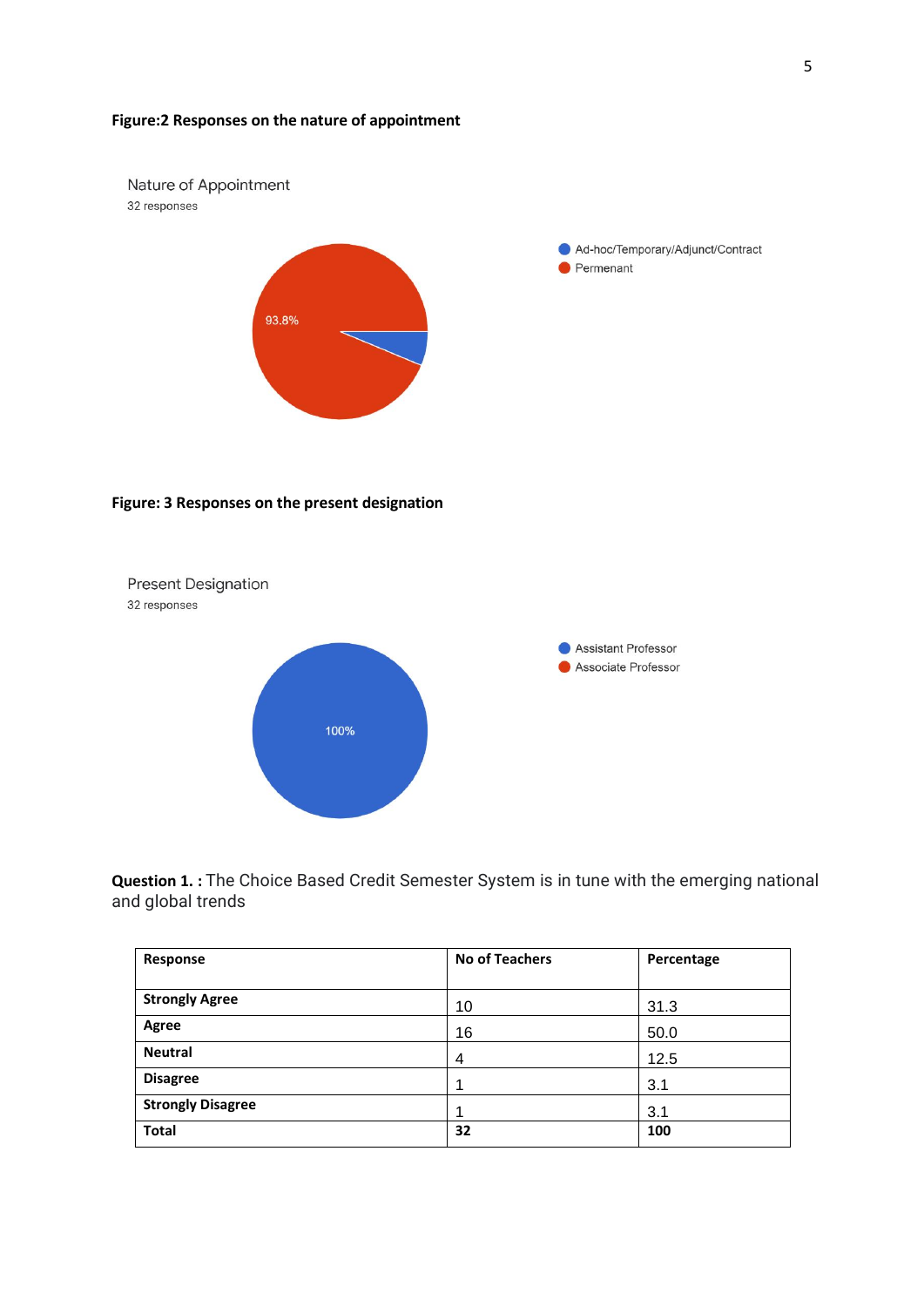**Question 1. :** The Choice Based Credit Semester System is in tune with the emerging national and global trends

| Response                 | <b>No of Teachers</b> | Percentage |
|--------------------------|-----------------------|------------|
| <b>Strongly Agree</b>    | 10                    | 31.3       |
| Agree                    | 16                    | 50.0       |
| <b>Neutral</b>           | 4                     | 12.5       |
| <b>Disagree</b>          |                       | 3.1        |
| <b>Strongly Disagree</b> |                       | 3.1        |
| <b>Total</b>             | 32                    | 100        |

**Question 2 :** The programmes offered in my department are suitably demanding

| Response                 | <b>No of Teachers</b> | Percentage |
|--------------------------|-----------------------|------------|
|                          |                       |            |
| <b>Strongly Agree</b>    | 9                     | 28.1       |
| Agree                    | 17                    | 53.1       |
| <b>Neutral</b>           | 6                     | 18.8       |
| <b>Disagree</b>          | 0                     | 0.0        |
| <b>Strongly Disagree</b> | 0                     | 0.0        |
| <b>Total</b>             | 32                    | 100        |

**Question 3 :** The syllabus prescribed for the Programmes are well organised and structured

| Response                 | <b>No of Teachers</b> | Percentage |
|--------------------------|-----------------------|------------|
|                          |                       |            |
| <b>Strongly Agree</b>    | 9                     | 28.1       |
| Agree                    | 15                    | 46.9       |
| <b>Neutral</b>           |                       | 21.9       |
| <b>Disagree</b>          |                       | 3.1        |
| <b>Strongly Disagree</b> | $\Omega$              | 0.0        |
| <b>Total</b>             | 32                    | 100        |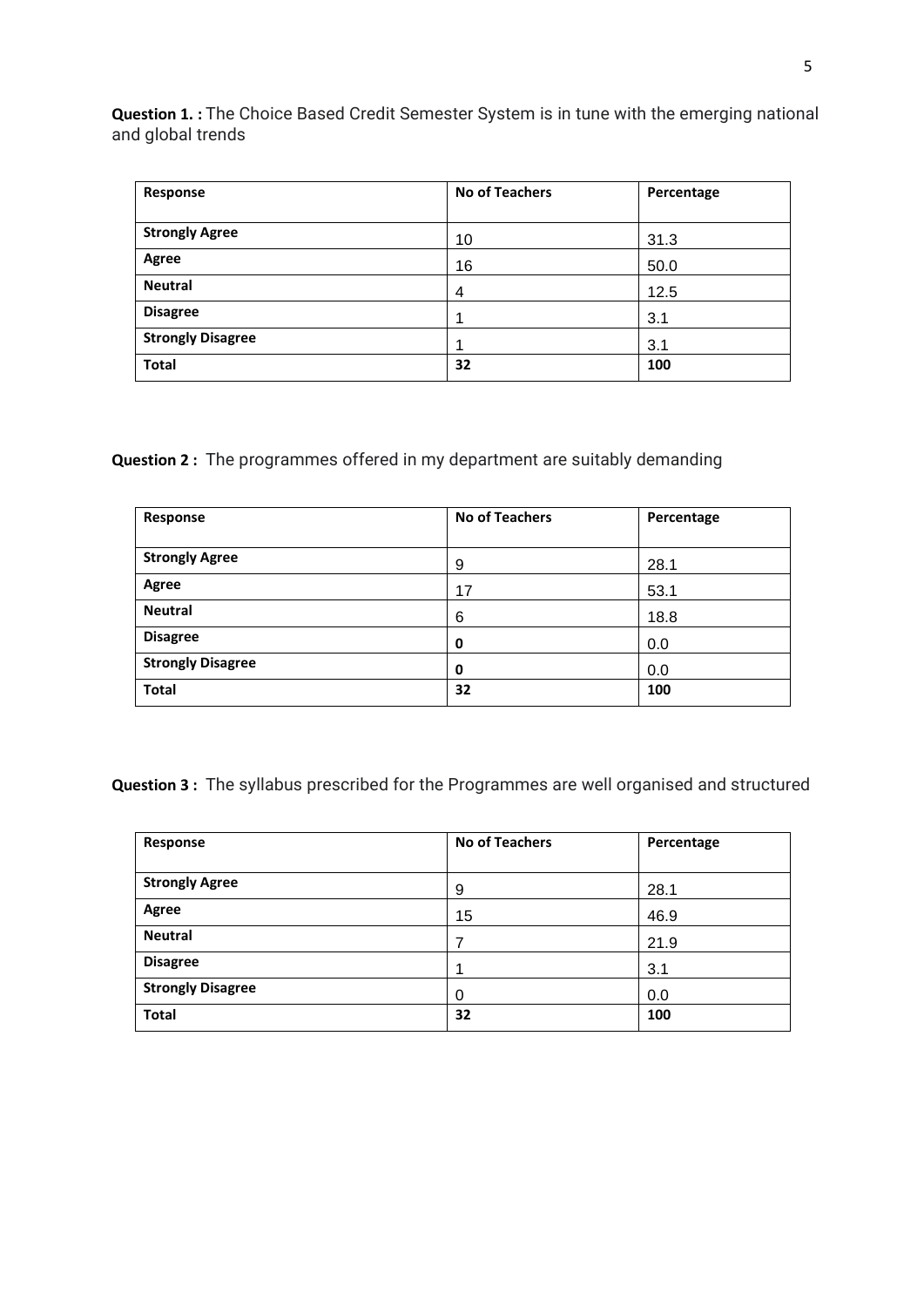#### **Question 4 :** Modules of the courses are appropriately sequenced and progressive

| Response                 | <b>No of Teachers</b> | Percentage |
|--------------------------|-----------------------|------------|
|                          |                       |            |
| <b>Strongly Agree</b>    | 8                     | 25.0       |
| Agree                    | 18                    | 56.3       |
| <b>Neutral</b>           | 5                     | 15.6       |
| <b>Disagree</b>          |                       | 3.1        |
| <b>Strongly Disagree</b> | 0                     | 0.0        |
| <b>Total</b>             | 32                    | 100        |

**Question 5 :** Content of the courses(Subjects) under programmes offered in my department are up to date and relevant

| Response                 | <b>No of Teachers</b> | Percentage |
|--------------------------|-----------------------|------------|
| <b>Strongly Agree</b>    | 10                    | 31.3       |
| Agree                    | 16                    | 50.0       |
| <b>Neutral</b>           | 4                     | 12.5       |
| <b>Disagree</b>          |                       | 3.1        |
| <b>Strongly Disagree</b> |                       | 3.1        |
| <b>Total</b>             | 32                    | 100        |

**Question 6 :** The curriculum has Interdisciplinary links

| Response                 | <b>No of Teachers</b> | Percentage |
|--------------------------|-----------------------|------------|
| <b>Strongly Agree</b>    | 11                    | 34.4       |
| Agree                    | 16                    | 50.0       |
| <b>Neutral</b>           | $\overline{4}$        | 12.5       |
| <b>Disagree</b>          |                       | 3.1        |
| <b>Strongly Disagree</b> | 0                     | 0.0        |
| <b>Total</b>             | 32                    | 100        |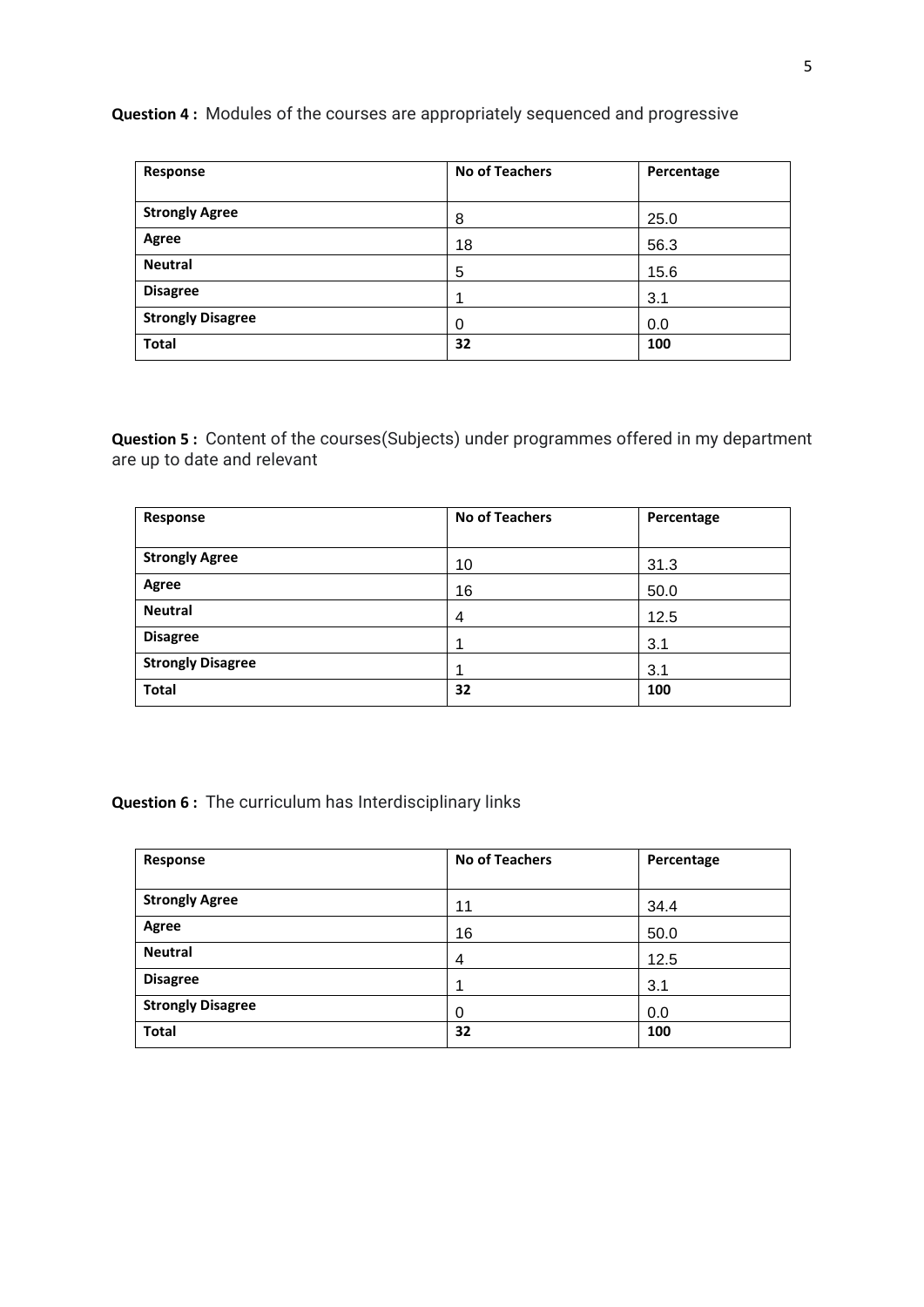**Question 7 :** The Curriculum has the capability to enhance students' Competency in communication, critical thinking, problem solving and creativity

| Response                 | <b>No of Teachers</b> | Percentage |
|--------------------------|-----------------------|------------|
|                          |                       |            |
| <b>Strongly Agree</b>    | 5                     | 15.6       |
| Agree                    | 15                    | 46.9       |
| <b>Neutral</b>           | 9                     | 28.1       |
| <b>Disagree</b>          | 3                     | 9.4        |
| <b>Strongly Disagree</b> | 0                     | 0.0        |
| <b>Total</b>             | 32                    | 100        |

**Question 8 :** Programmes are capable of catering to the personal and professional requirements of the students

| Response                 | <b>No of Teachers</b> | Percentage |
|--------------------------|-----------------------|------------|
|                          |                       |            |
| <b>Strongly Agree</b>    | 3                     | 9.4        |
| Agree                    | 16                    | 50.0       |
| <b>Neutral</b>           | 9                     | 28.1       |
| <b>Disagree</b>          | 4                     | 12.5       |
| <b>Strongly Disagree</b> | 0                     | 0.0        |
| <b>Total</b>             | 32                    | 100        |

**Question 9 :** Online mode of teaching is an effective alternative for physical class room transaction.

| Response                 | <b>No of Teachers</b> | Percentage |
|--------------------------|-----------------------|------------|
|                          |                       |            |
| <b>Strongly Agree</b>    |                       | 0.0        |
| Agree                    | 2                     | 6.3        |
| <b>Neutral</b>           | 9                     | 28.1       |
| <b>Disagree</b>          |                       | 21.9       |
| <b>Strongly Disagree</b> | 13                    | 40.6       |
| <b>Total</b>             | 32                    | 100        |